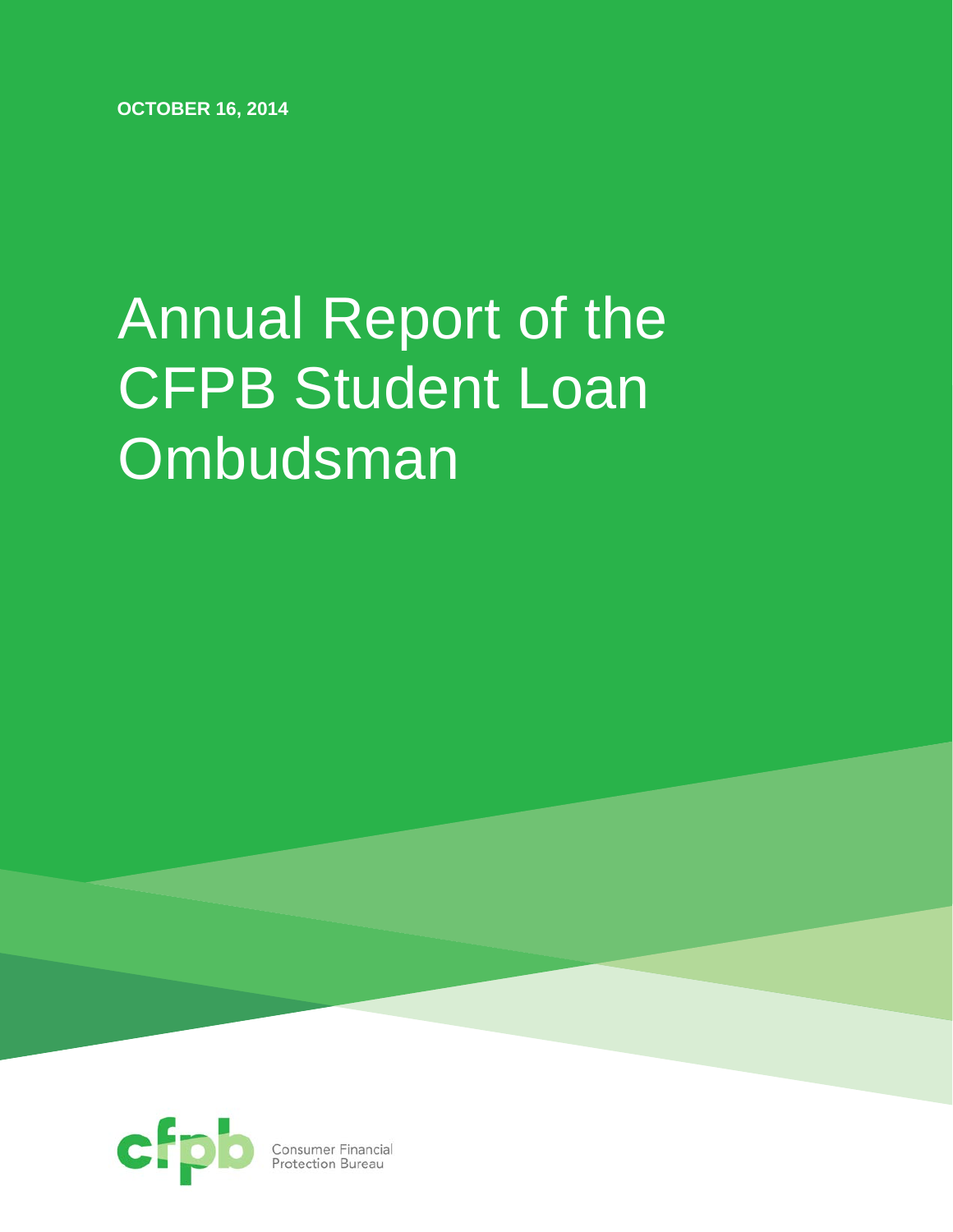### Table of contents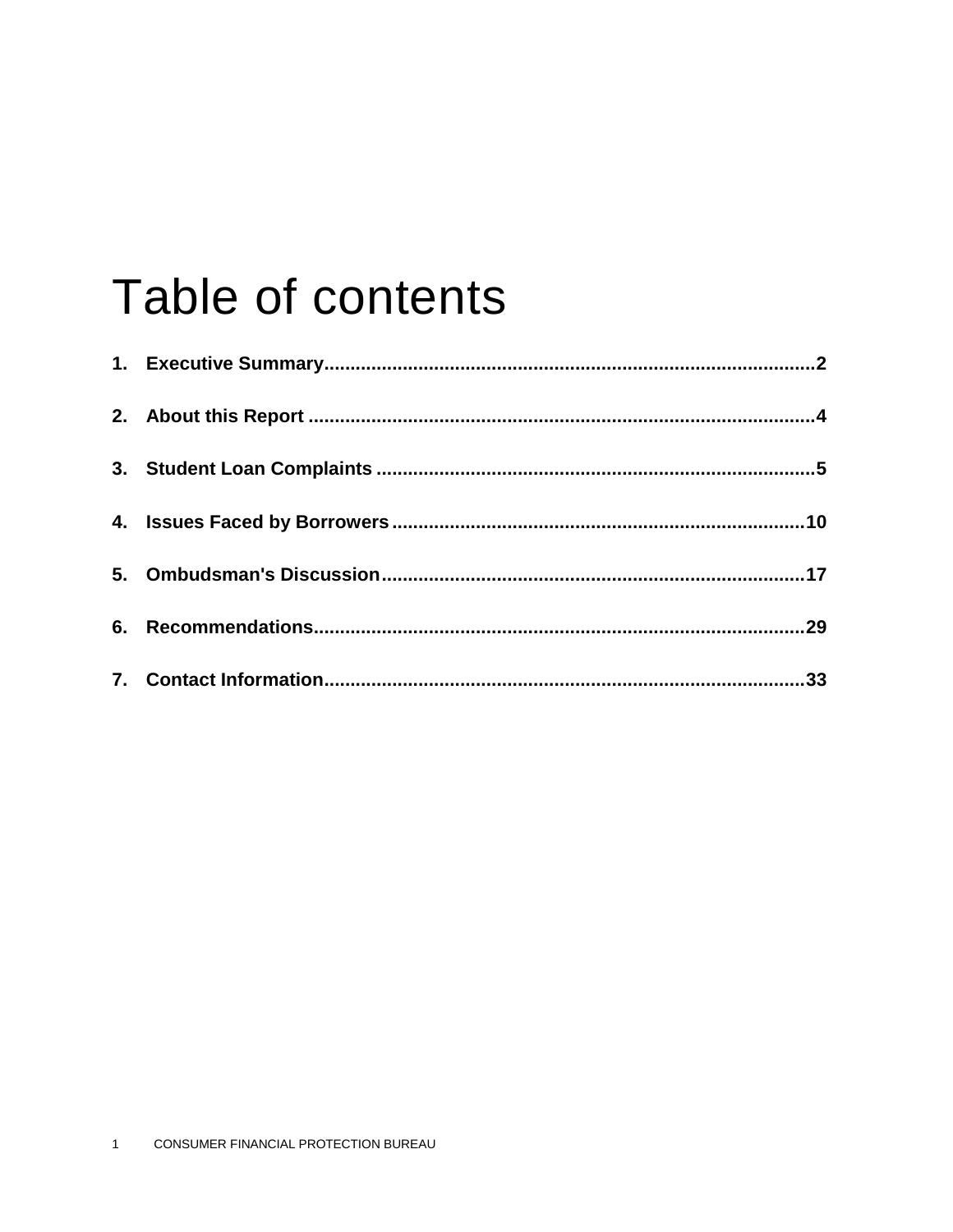### **1.** Executive Summary

- Pursuant to the Dodd-Frank Wall Street Reform and Consumer Protection Act, this annual report analyzes complaints submitted by consumers from October 1, 2013, through September 30, 2014. During this period the Bureau handled approximately 5,300 private student loan complaints, an increase of approximately 38 percent compared to that of the previous year. The largest subset of private student loan complaints handled by the Bureau relate to the lack of repayment options and flexibility in times of distress.
- While risky loan origination practices prevalent in the market in the years leading up to the financial crisis have subsided due to changes in lender and investor risk tolerance, many borrowers are still struggling to repay the loans they borrowed during this period. Many consumers who borrowed private student loans during the subprime boom graduated from college into an extremely challenging labor market. While federal student loans offer options to avoid default through several loan modification and alternative repayment programs, lenders and servicers of private student loans generally do not.
- Many complaints indicate that borrowers sought to negotiate a modified repayment plan during a period of financial distress, but lenders and servicers provided no options, leading the borrower to default. These complaints closely mirror problems found in the mortgage servicing market, as large numbers of homeowners sought to avoid foreclosure.
- Regulators and policymakers have encouraged lenders to constructively engage with borrowers to find workout solutions. Despite commitments by a number of major market participants to expand alternative repayment options, consumers continue to encounter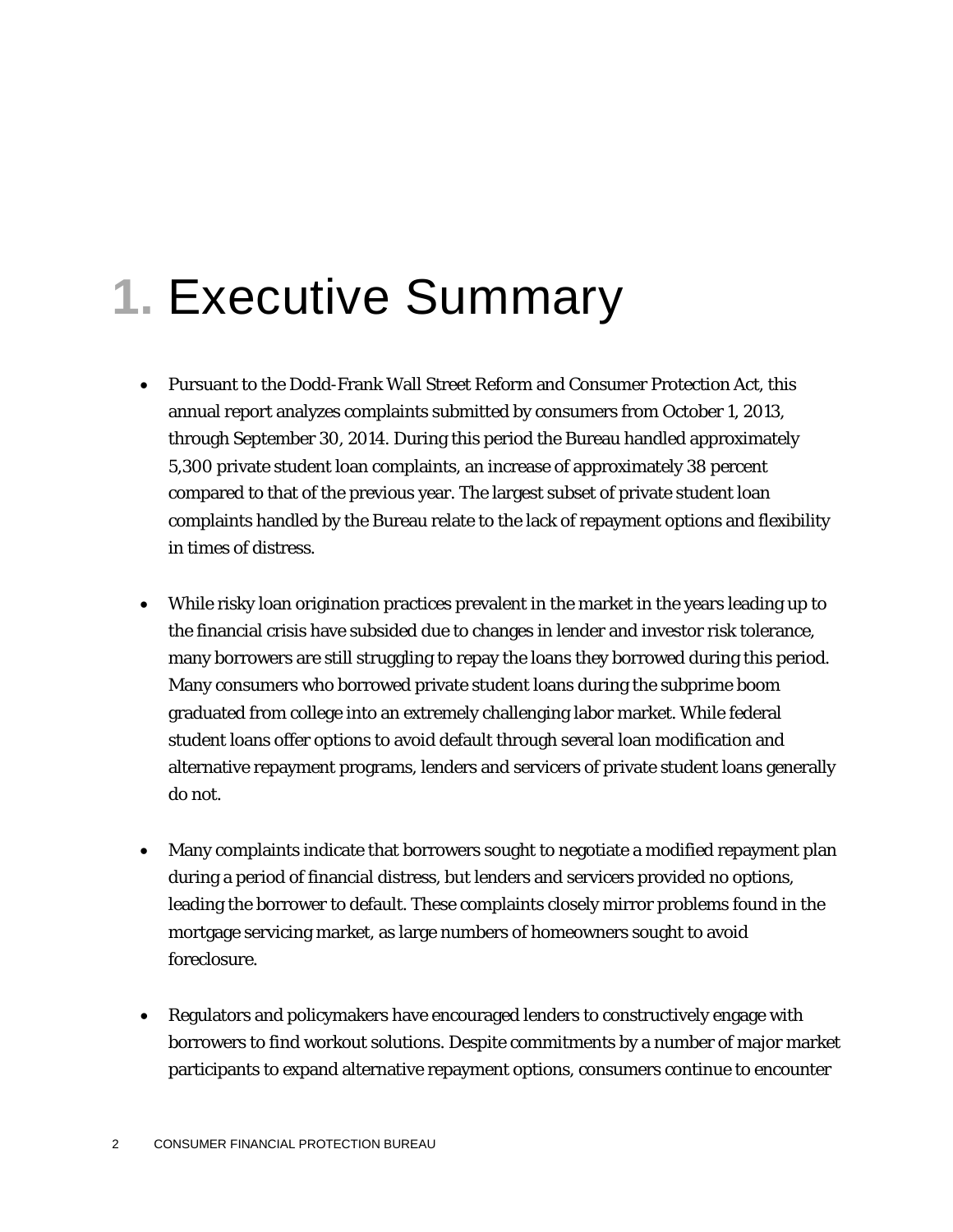limited or no flexibility when seeking help from their lender or servicer.

• Policymakers and market participants may wish to consider the impact of certain public policies and market features when evaluating steps to improve options for borrowers in distress, including whether changes to the treatment of private student loans in bankruptcy proceedings are reducing incentives for lenders and servicers to help borrowers avoid default.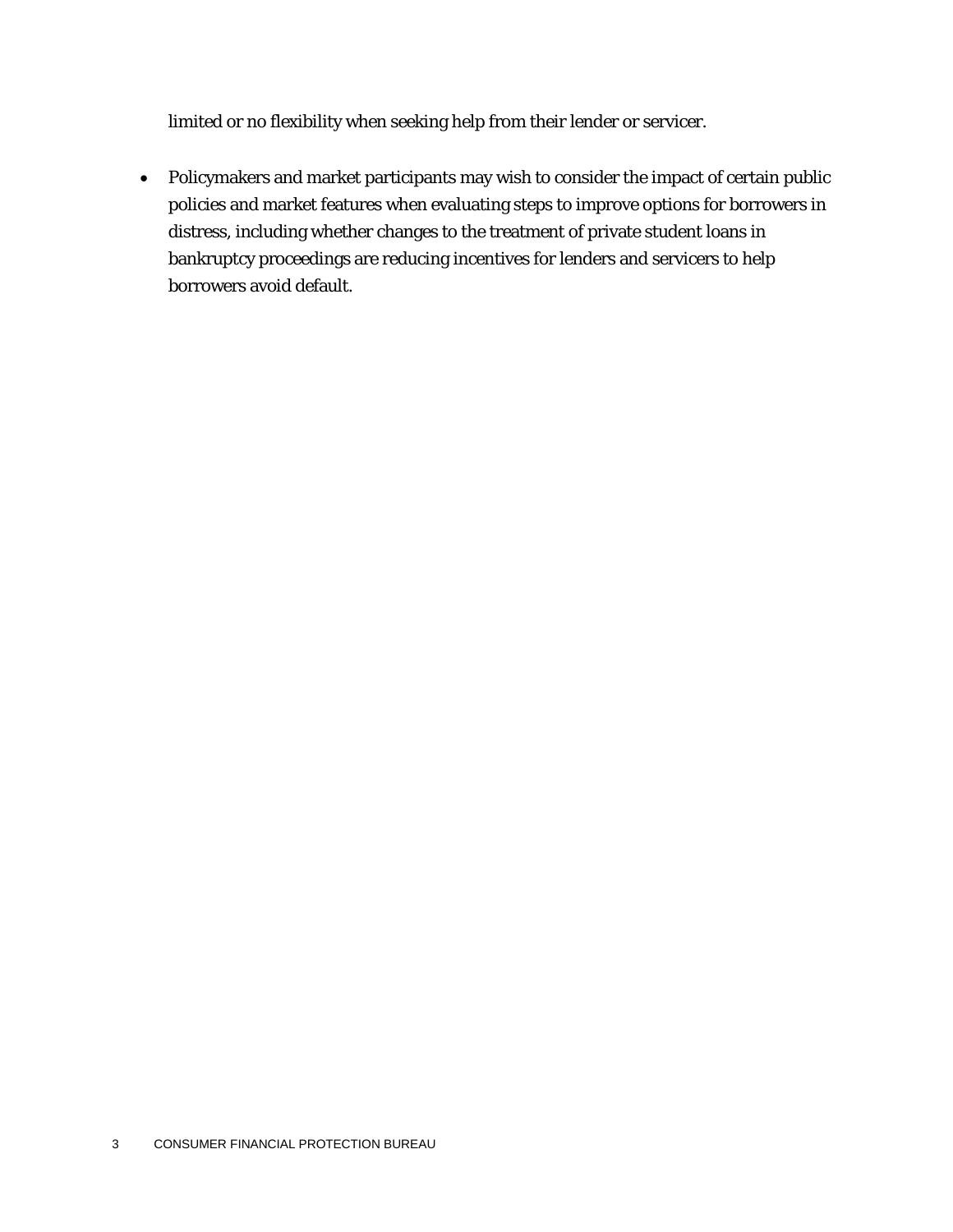## **2.** About this Report

The Dodd-Frank Wall Street Reform and Consumer Protection Act established a student loan ombudsman within the Consumer Financial Protection Bureau. Pursuant to the Act, the ombudsman shall prepare an annual report and make appropriate recommendations to the Secretary of the Treasury, the Director of the Consumer Financial Protection Bureau, the Secretary of Education, and Congress. This report is the third annual report meeting the requirement set forth in the Act.

This report analyzes more than 5,300 private student loan complaints and more than 2,700 debt collection complaints related to student loan debt submitted between October 1, 2013, and September 30, 2014. This report also offers analysis and discussion to address issues reported by consumers in the student loan marketplace.

Rohit Chopra *Student Loan Ombudsman* **Consumer Financial Protection Bureau**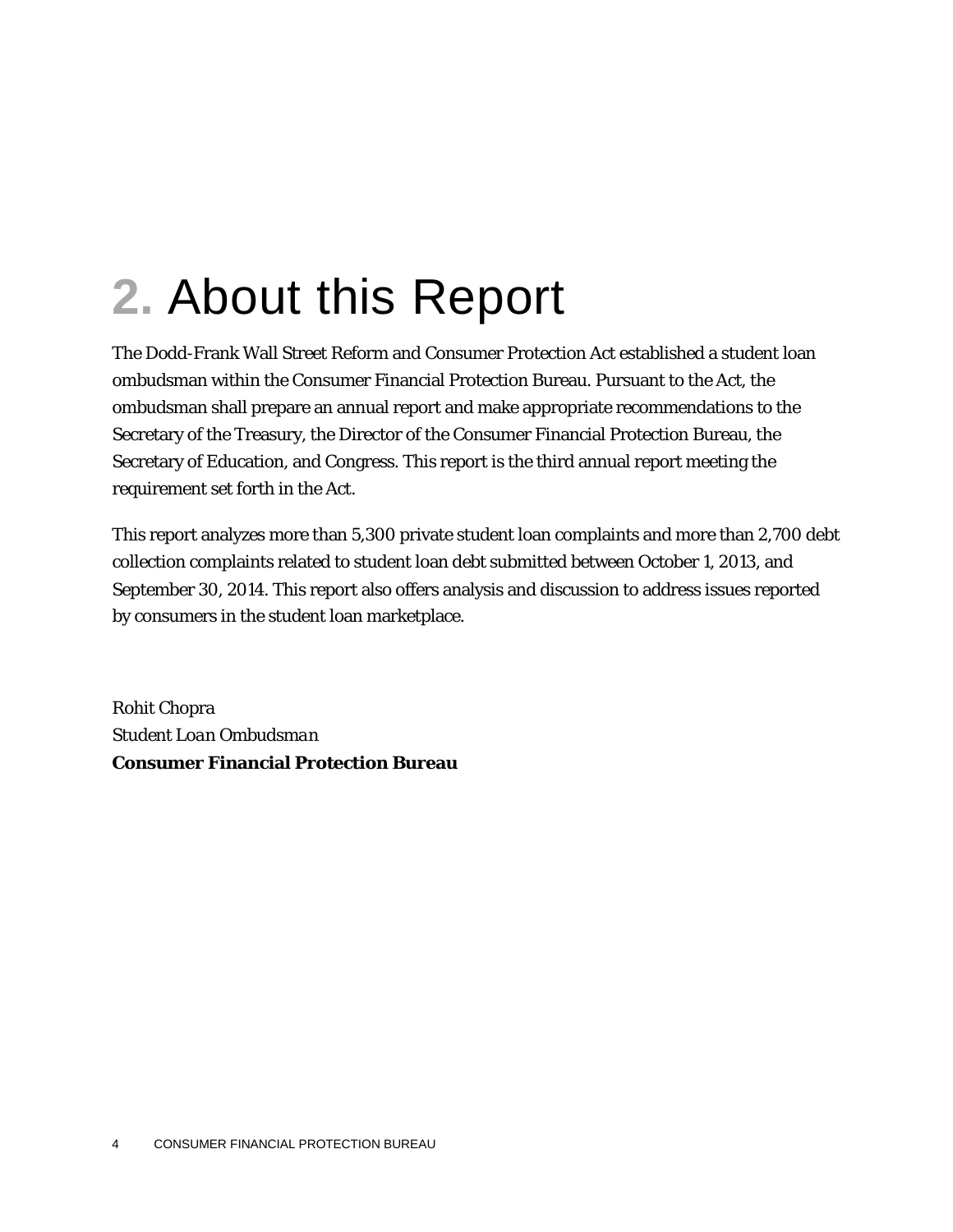## **3.** Student Loan Complaints

From October 1, 2013, through September 30, 2014, the CFPB handled approximately 5,300 private student loan complaints.

Information about consumer complaints, including information about student loan and debt collection complaints, is available to the public, through the CFPB's Consumer Complaint Database.<sup>[1](#page-5-0)</sup>

The database contains anonymized complaint data provided by consumers, including the type of complaint, the date of submission, the consumer's zip code, and the company that the complaint concerns. The database also includes information about the actions taken by a company in response to a complaint: whether the company's response was timely, how the company responded, and whether the consumer disputed the company's response. The database does not include consumers' identity information. The database includes web-based and user-friendly features such as the ability to filter data based on specific search criteria; to aggregate data in various ways, such as by complaint type, company, location, date, or any combination of available variables; and to download data.

The following tables are based on complaints submitted from October 1, 2013, through September 30, 2014, as exported from the public Consumer Complaint Database as of October 1, 2014.[2](#page-5-1) Due to the lack of publicly-available data on private student loans, these tables are not adjusted for market share.[3](#page-5-2)

<span id="page-5-0"></span> <sup>1</sup> Consumer Financial Protection Bureau, *Consumer Complaint Database, available at*  http://www.consumerfinance.gov/complaintdatabase/.

<span id="page-5-1"></span><sup>&</sup>lt;sup>2</sup> Not all complaints handled by the Bureau are published in the public Consumer Complaint Database. Complaints that do not meet the publication criteria may be removed from the database. The database lists complaints where the companies have had the opportunity to provide a response or after the companies have had the complaint for 15 calendar days - whichever comes first. The publication criteria are available at

<span id="page-5-2"></span>http://files.consumerfinance.gov/f/201303\_cfpb\_Final-Policy-Statement-Disclosure-of-Consumer-Complaint-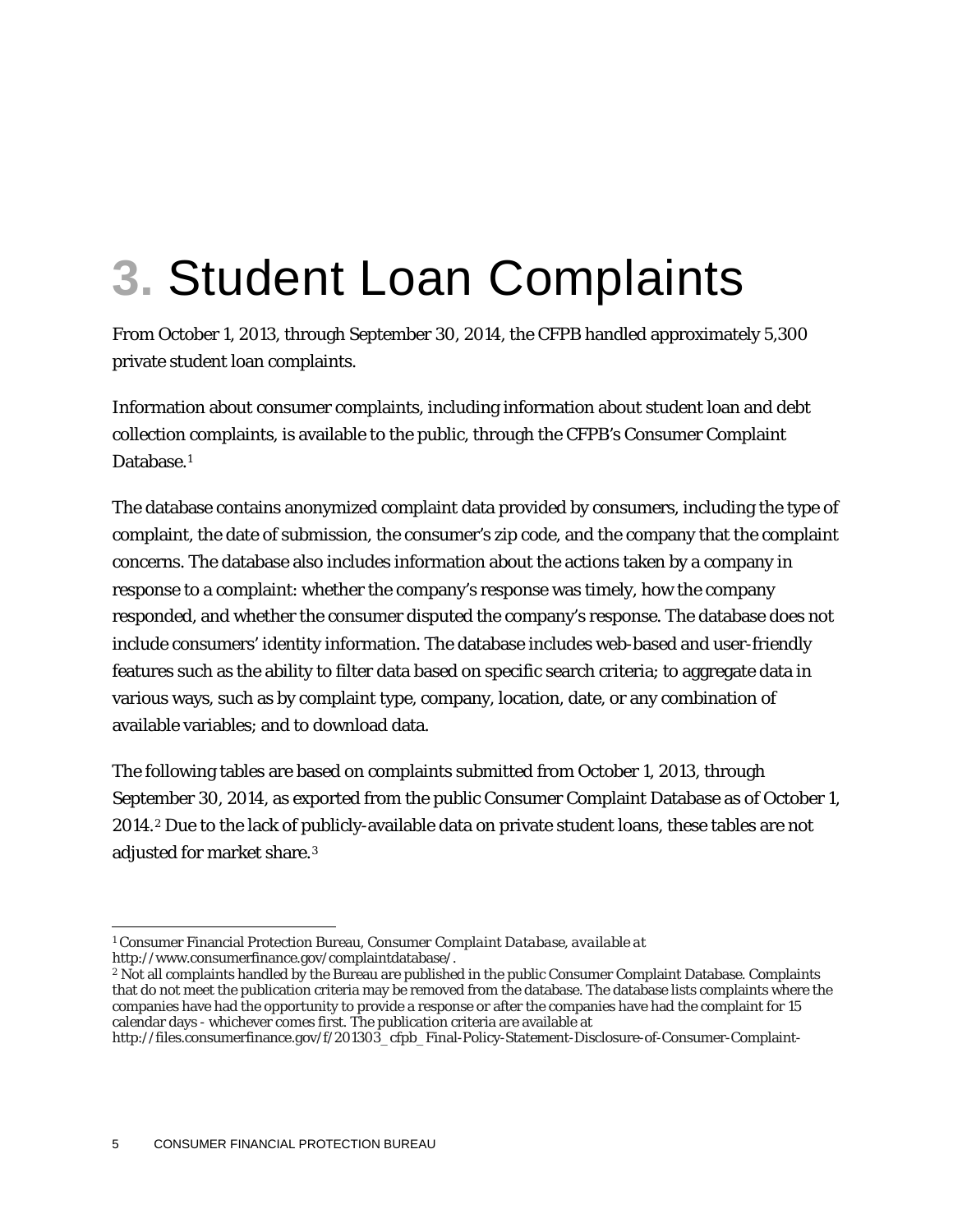

**TABLE 1:** PRIVATE STUDENT LOAN ISSUES REPORTED BY CONSUMERS FROM OCTOBER 1, 2013 – SEPTEMBER 30, 2014

Note: Prior to December 18, 2013, consumers submitting student loan complaints could select from three types of complaint categories: "Getting a loan," "Repaying your loan," and "Problems when you are unable to pay." Beginning on December 18, 2013, the student loan complaint form was updated to make it easier for consumers submitting a complaint to categorize the problems they are having with their student loan. Consumers now select from the following three types of complaint categories: "Getting a loan," "Can't pay my loan," and "Dealing with my lender or servicer." This table includes complaints submitted under both the original and updated forms.

Data.pdf/. Therefore the number of complaints published in the database may be fewer than the total number of complaints handled by the Bureau.

<sup>3</sup> Compared to mortgage market data, data on origination and servicing of student loans is quite scarce. For example, insured depository institutions generally do not provide detailed information on student loan holdings in call reports available for public inspection.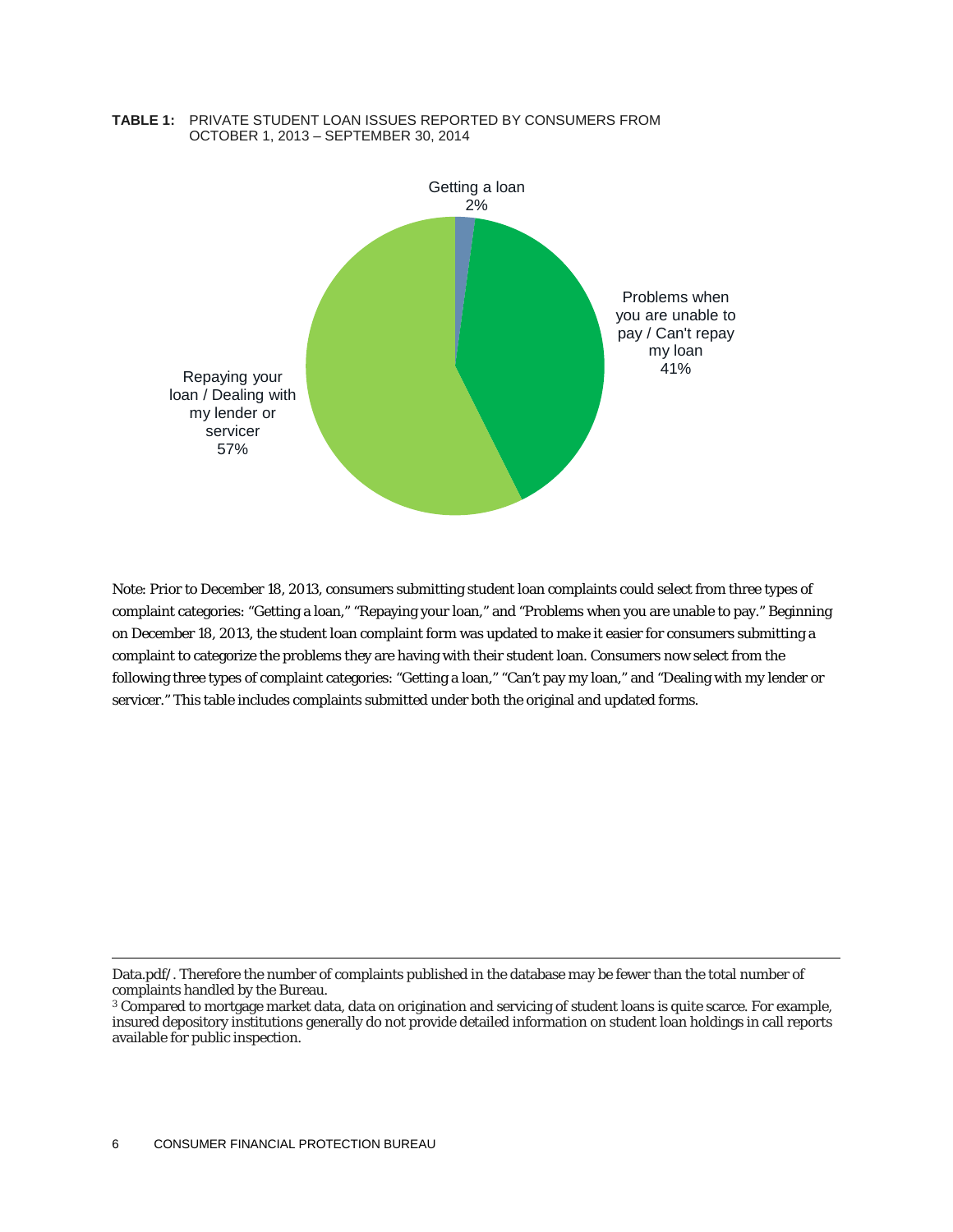#### **TABLE 2:** COMPANIES WITH THE MOST PRIVATE STUDENT LOAN COMPLAINTS RANKED BY PERCENT CHANGE IN COMPLAINT VOLUME

| <b>Company</b>                | Oct. 2012 - Sept. 2013 | Oct. 2013 - Sept. 2014 | <b>Percent</b><br><b>Change</b> |
|-------------------------------|------------------------|------------------------|---------------------------------|
| JPMorgan Chase                | 149                    | 236                    | 58%                             |
| <b>Sallie Mae/Navient</b>     | 1345                   | 1996                   | 48%                             |
| <b>AES/PHEAA</b>              | 290                    | 358                    | 23%                             |
| <b>ACS Education Services</b> | 92                     | 110                    | 20%                             |
| <b>Wells Fargo</b>            | 204                    | 220                    | 8%                              |
| <b>Citibank</b>               | 93                     | 93                     | 0%                              |
| <b>Discover</b>               | 174                    | 165                    | $-5%$                           |
| KeyBank                       | 96                     | 86                     | $-10\%$                         |

Note: This table reflects complaints where (1) the consumer identified the sub-product as a non-federal student loan and (2) the identified company responded to the complaint, confirming a relationship with the consumer. This table reflects the top companies by complaint volume.





Note: This table reflects complaints where (1) the consumer identified the sub-product as a non-federal student loan (2) the consumer identified the issue and (3) the identified company responded to the complaint, confirming a relationship with the consumer. This table reflects the top companies by complaint volume.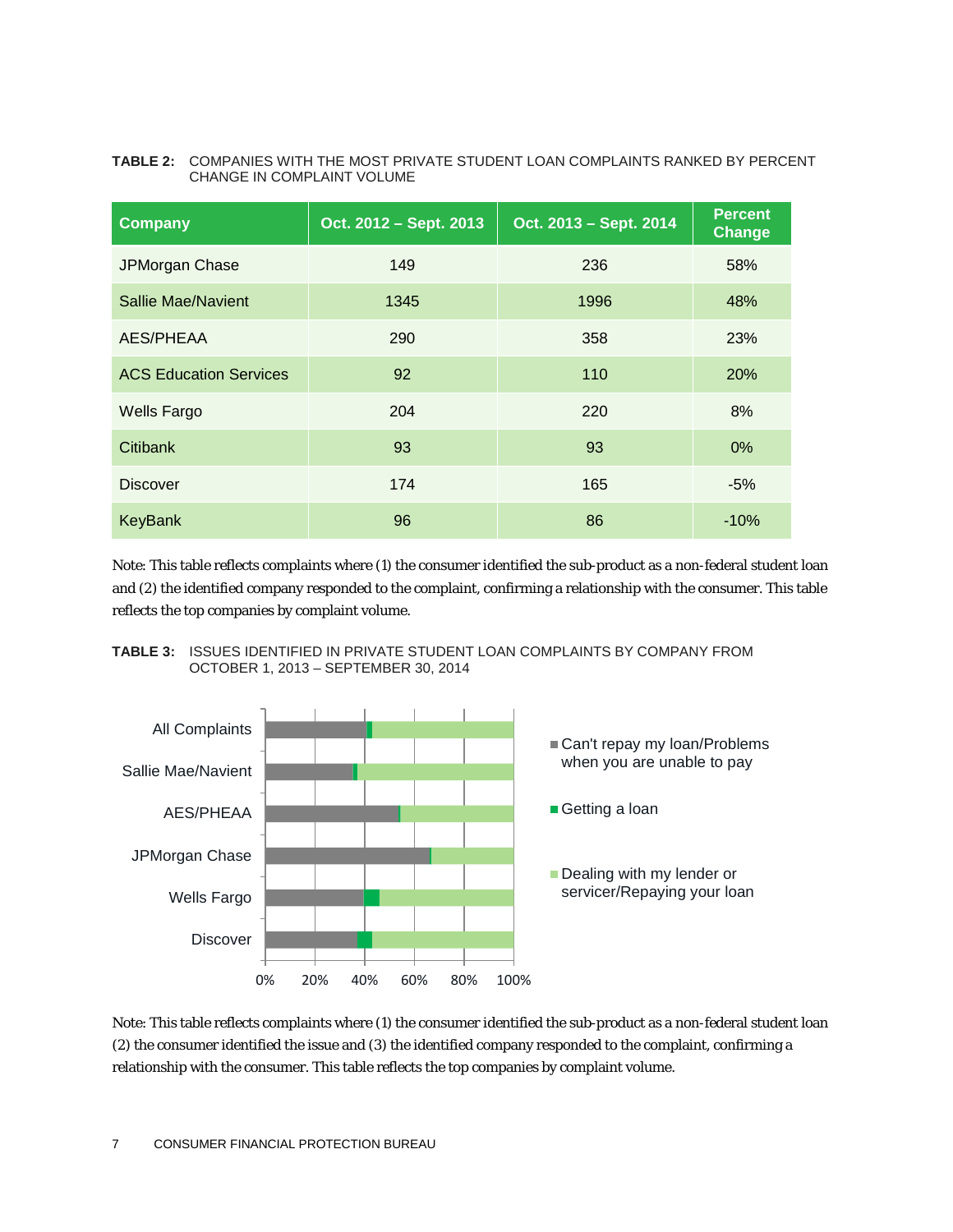



Note: This table reflects complaints where (1) the consumer identified the sub-product as a non-federal student loan and (2) the identified company responded to the complaint, confirming a relationship with the consumer.



**TABLE 5:** PRIVATE STUDENT LOAN COMPLAINTS RELATED TO REPAYMENT DISTRESS BY MONTH

Note: This table reflects complaints where (1) the consumer identified the sub-product as a non-federal student loan (2) the consumer identified their issue as "can't repay my loan" or "problems when you are unable to pay" and (3) the identified company responded to the complaint, confirming a relationship with the consumer. This table reflects the top companies by complaint volume.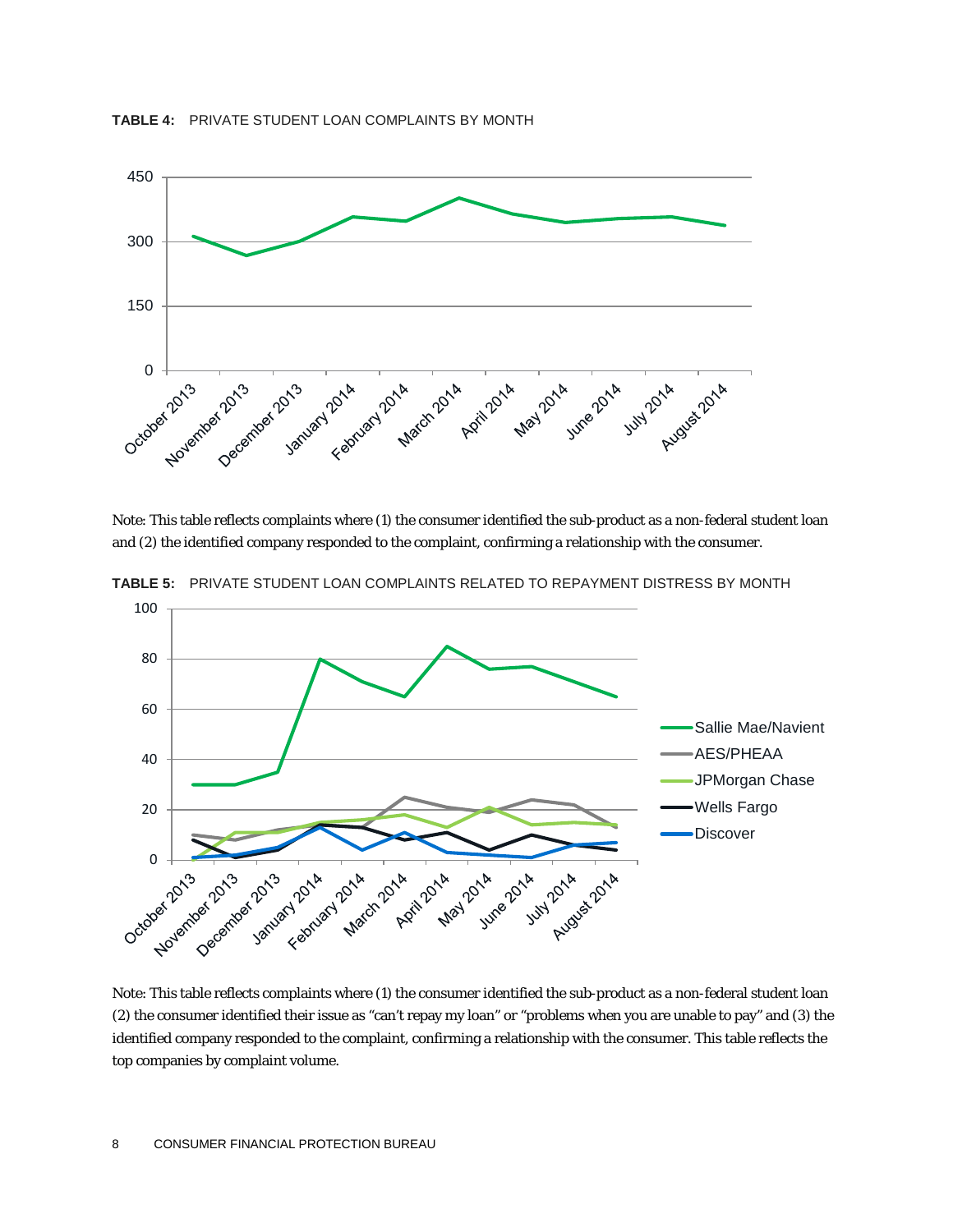From October 1, 2013, through September 30, 2014, the CFPB handled approximately 2,700 debt collection complaints related to student loans.

| <b>TABLE 6: TOP RECIPIENTS OF STUDENT LOAN DEBT COLLECTION COMPLAINTS</b> |
|---------------------------------------------------------------------------|
| FROM OCTOBER 1, 2013 – SEPTEMBER 30, 2014                                 |

| <b>Federal Student Loans</b>   | <b>Number of</b><br><b>Complaints</b> | <b>Private Student Loans</b>   | <b>Number of</b><br><b>Complaints</b> |
|--------------------------------|---------------------------------------|--------------------------------|---------------------------------------|
| Sallie Mae/Navient             | 139                                   | Sallie Mae/Navient             | 211                                   |
| <b>Performant Financial</b>    | 63                                    | <b>Expert Global Solutions</b> | 65                                    |
| <b>Expert Global Solutions</b> | 58                                    | AES/PHEAA                      | 48                                    |
| <b>ECMC Group</b>              | 52                                    | <b>ECMC Group</b>              | 25                                    |
| Allied Interstate              | 41                                    | Allied Interstate              | 25                                    |

Note: This table reflects debt collection complaints where (1) the consumer identified the sub-product as a nonfederal or a federal student loan and (2) the identified company responded to the complaint, confirming a relationship with the consumer. This table also reflects aggregated complaints of subsidiary debt collection companies under the parent company.





Note: This table reflects debt collection complaints where (1) the consumer identified the sub-product as a nonfederal or a federal student loan and (2) the identified company responded to the complaint, confirming a relationship with the consumer. This table was not adjusted to reflect each company's relative market share. This table reflects the top companies by complaint volume. This table also reflects aggregated complaints of subsidiary debt collection companies under the parent company.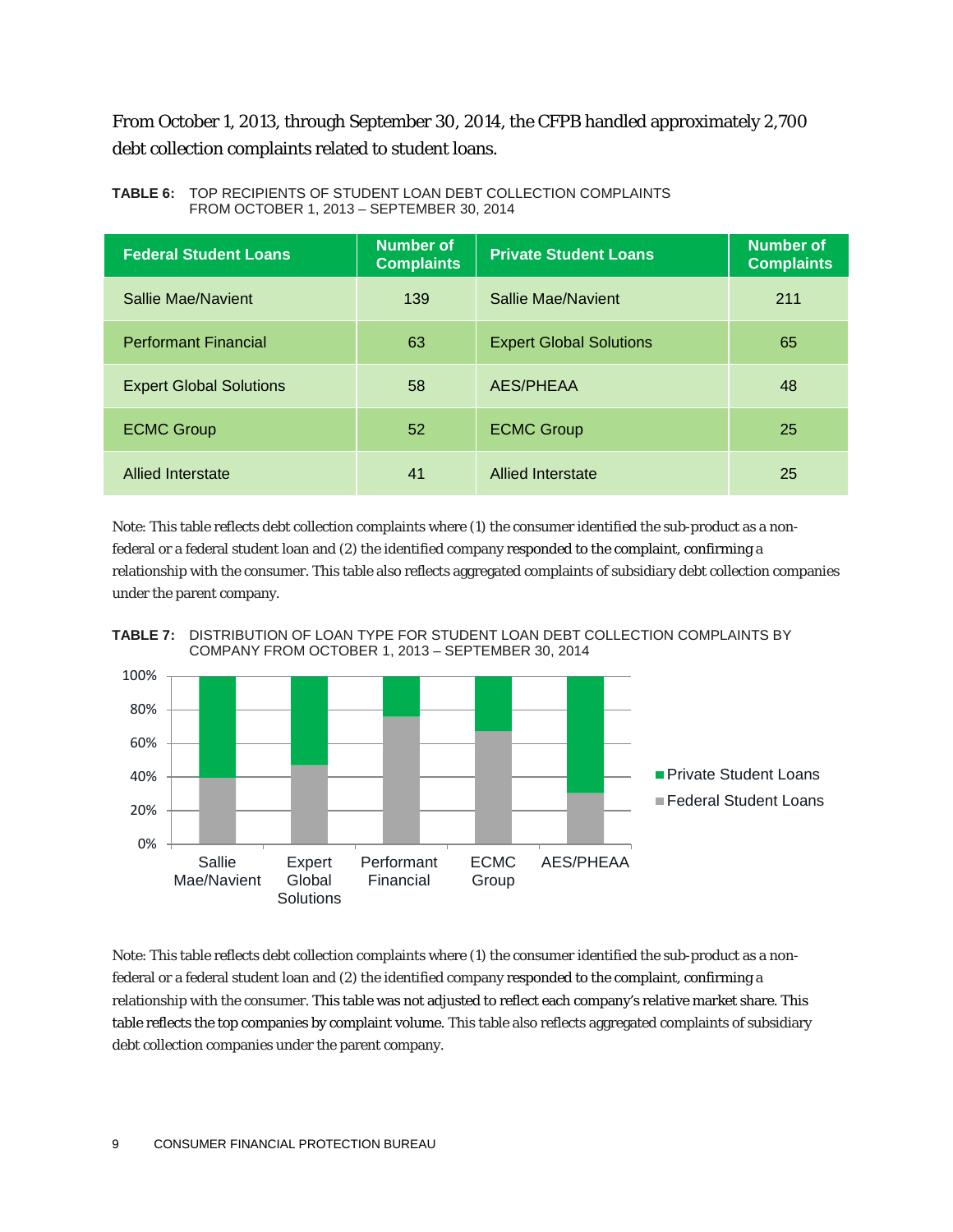## **4.** Issues Faced by Borrowers

#### **SOURCES OF INFORMATION**

To identify the range of issues faced by student loan borrowers, the report relies primarily on complaints handled by the CFPB. The CFPB has handled approximately 5,300 private student loan complaints between October 1, 2013, and September 30, 2014, an increase of 38 percent from the prior year.

We reviewed other information, such as comments submitted by the public in response to requests for information, submissions to the "Tell Your Story" feature on the CFPB's website, and input from discussions with consumers, regulators and law enforcement agencies, and market participants.[4](#page-10-0)

#### **LIMITATIONS**

Readers should note that this report does not suggest the prevalence of the issues described as they relate to the entire student loan market. The information provided by consumers helps to illustrate where there is a mismatch between borrower expectations and actual service delivered. Representatives from industry and from borrower assistance organizations will likely find the inventory of borrower issues helpful in further understanding the diversity of customer experience in the market.

#### **CHALLENGES WHEN SEEKING TO AVOID DEFAULT**

Since the Bureau began accepting private student loan complaints in March 2012, the largest subset of complaints stem from borrowers seeking to avoid default during a period of financial

<span id="page-10-0"></span> <sup>4</sup> *See*, for example, Consumer Financial Protection Bureau, *Request for Information Regarding an Initiative to Promote Student Loan Affordability*, 78 Fed. Reg. 13327, Docket ID CFPB-2013-0004, (February 27, 2013).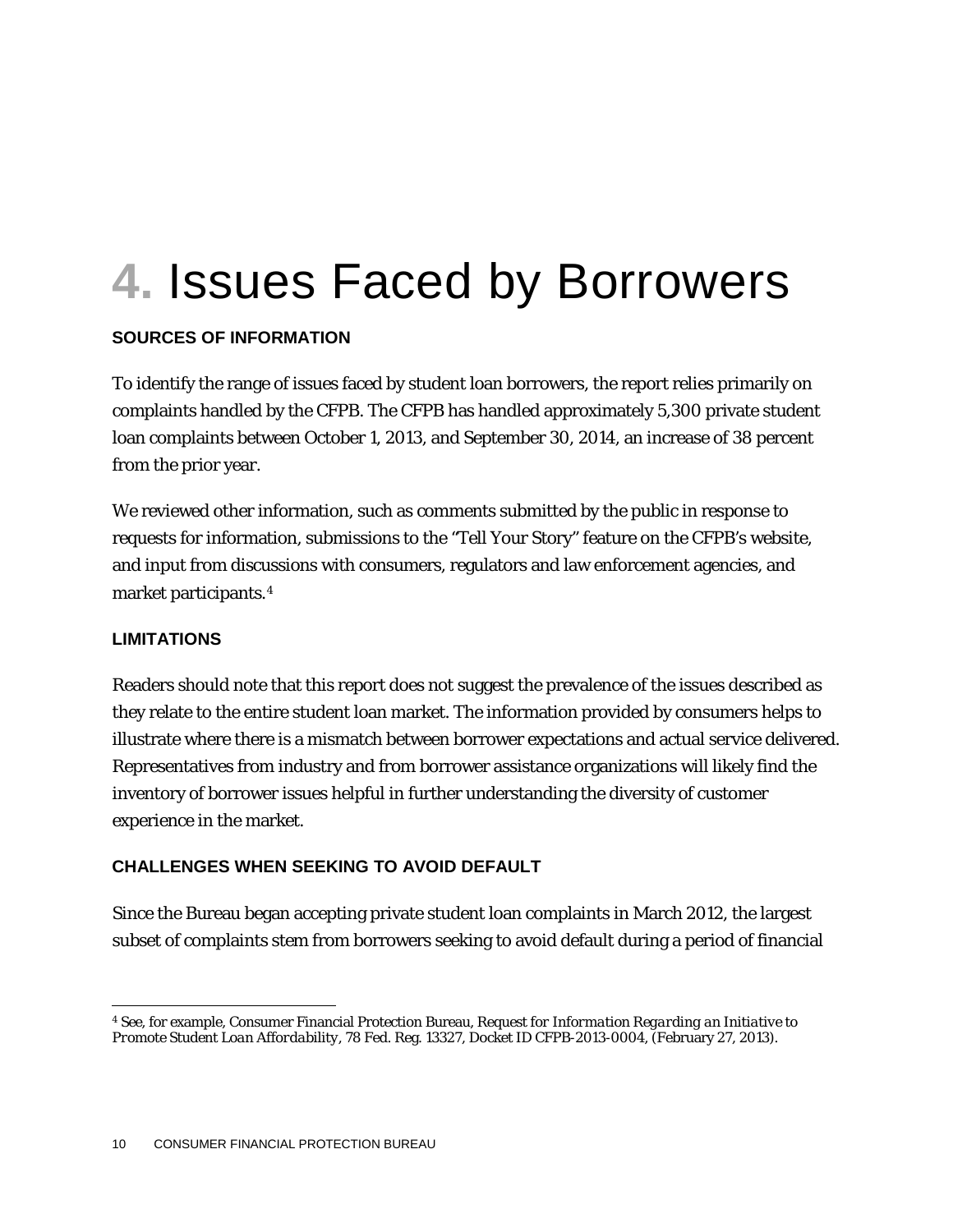hardship. Most frequently, borrowers submitting complaints are seeking to modify repayment terms to obtain a payment they can actually afford. While student loan industry participants have stated that they intend to increase the number of programs to assist borrowers, the increasing volume of complaints from borrowers seeking alternative repayment options suggests that lenders and servicers have yet to address the need for loan workouts in a fulsome manner.

The complaints related to loan modification challenges fall into a number of distinct themes, as outlined below.[5](#page-11-0)

#### *No Clear Path to Avoid Default*

**Borrowers report that many private student lenders and servicers do not transparently communicate consistent information on how to avoid default in times of trouble.** Consumers have submitted complaints to the Bureau trying to find out if there are options to lower their monthly payment or to get a payment they can afford. Consumer complaints suggest that there is a lack of transparent information on methods to avoid default, potentially due to lenders and servicers not adequately providing information to consumers about available repayment plans or the lack of clear information available on the lender's or servicer's websites and online servicing platforms.

Investigating potential options requires borrowers to contact their lender or servicer to obtain information, and some consumers note they received conflicting information from multiple customer service representatives about eligibility criteria to enroll in alternative repayment programs.

#### *Proactive Outreach from Borrowers Often Unsuccessful*

#### **Borrowers submitting complaints quickly sought help, but were usually rebuffed.**

Many of the complaints handled by the Bureau suggest that a number of borrowers are eager to protect their credit and avoid the consequences of delinquency and default. When these borrowers anticipated that they would be unable to pay, often due to difficulties securing

<span id="page-11-0"></span> <sup>5</sup> This report cites information from specific complaints submitted to the CFPB. In these cases, the consumers have provided consent to include details from their complaints. We have redacted the specific financial institution and will generally refer to the company in question as either (1) a specialty student loan company, whose operations are primarily concentrated in originating, servicing, or collecting student loans; or (2) a very large depository institution, defined as one of the top ten US depository institutions by assets by the FFIEC.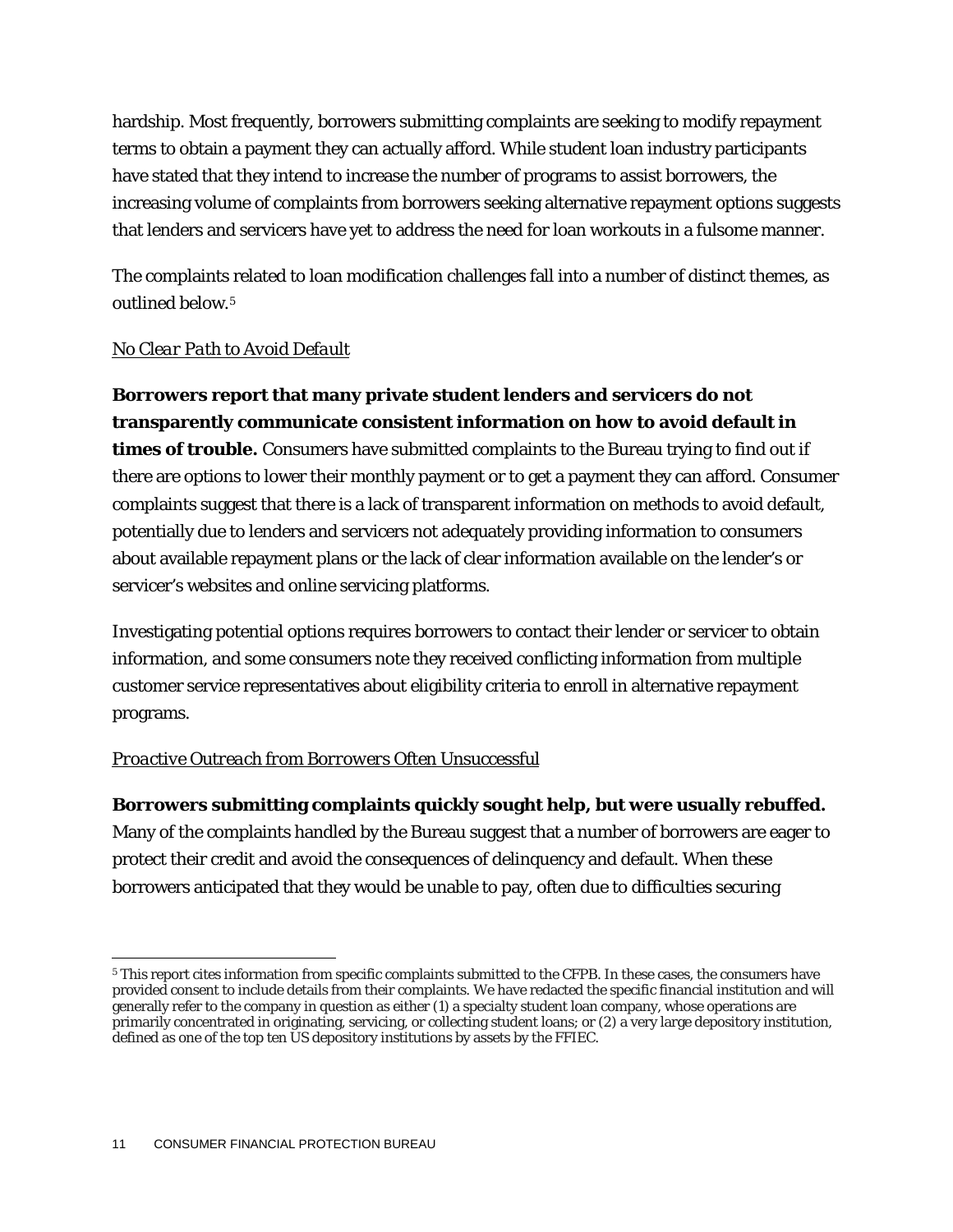adequate employment, they sought options for a reduced payment plan. But many of these consumers received responses from lenders and servicers that they were unwilling to offer an alternative repayment option for their loans.

> I've exhausted all of my forbearance options, which unfortunately are the only options with private loans. At this point, I don't know what to do. I am not asking for the world here - I am simply asking for a little HELP making these payments. I have made a good faith effort, for the most part, to repay my debt. I feel that I should be offered repayment OPTIONS, just like Federal Loans. I am 26 years old, and still living with my parents because of this debt.

As noted earlier, borrowers frequently complain that despite repeated attempts to request a lower monthly payment, lenders are often unwilling to constructively work with the borrower on a loan modification. One borrower who submitted a complaint with the Bureau received a response from her lender, a very large depository institution, noting that it does not currently offer any assistance through alternative repayment options. The institution also responded that she must pay her high monthly payment or default.

Consumers also stated that they need affordable repayment options that allow them to successfully repay their loans without the financial assistance of co-signers or third parties, such as family members. However, many consumers receive responses from their lender or servicer that no reduced payment options are available for their loans and that they should contact their co-signer to submit a payment or the loan will default.

#### *Options are Too Little, Too Late*

**When options do exist, they often provide assistance for just a short period of time.** Complaints from private student loan borrowers suggest that a more commonly-utilized method to work with borrowers in distress is the use of short-term forbearance options, often for a non-renewable period of three months.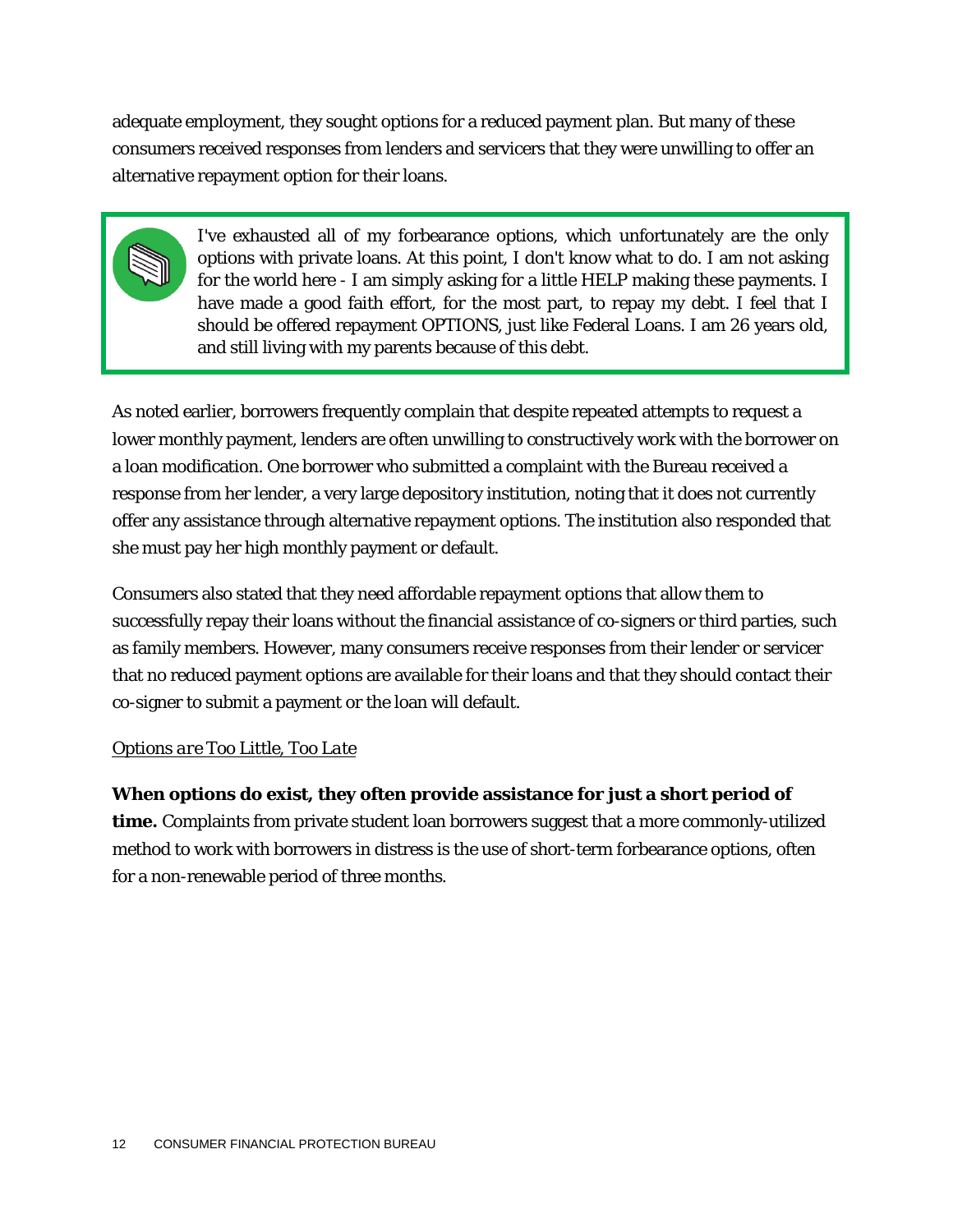In some cases, borrowers submitting complaints note that these forbearance options are often too short in duration to truly avoid default[.6](#page-13-0)

> [Very large depository institution] who provided all 6 of my private loans amounting to \$53,000, now tells me I owe \$750 a month and that is without considering my monthly payments to federal loans. I called to ask what my options are since \$750 is not a realistic monthly payment considering I am just out of college and my other expenses I accrued in order to move and settle. The people I spoke to gave me options of paying the \$750 monthly or pay the \$750 this month and enter into forbearance. I asked if there was a way to set up a payment plan that I could afford, as I understand these are my debts and I fully accept the responsibility to pay them completely. The representative said that the fee was set and that there was nothing he could do to alter the monthly payment. I repeated to him that this was not a feasible option and I could not afford that amount and I would be left unable to pay. He repeated my option of the initial payment then APPLY for forbearance. This is no solution to me as forbearance is just a way for interest to accrue as I am left after the [time] forbearance extension with the likely reality that \$750 will be still be a payment I cannot afford.

**In other cases, lenders and servicers provide options only after the loan is placed in default.** In rare cases, borrowers who submitted complaints are offered the option to enroll in a reduced payment program. However, these plans were generally offered only *after* the borrower had defaulted. Some borrowers have noted that if this option had been made available earlier in the process, they could have avoided default altogether.

> I have no options left in regard to lowering my payment, forbearance, deferment or delaying my payments. I work full time as a teacher, but my student loan payment is more than a third of my income. My [specialty student loan company] just told me that there is nothing I can do but let my private loans go into default and to try to work something out with the collections agency. I have no qualms about paying a monthly fee that I can afford, but currently the money just does not exist.

<span id="page-13-0"></span> <sup>6</sup> Some financial institutions purport that regulations prevent them from offering longer-term forbearances. This assertion is inaccurate. Insured banks are able to offer concessions to borrowers so long as accurate accounting is utilized. *See* Section Five of this report for further discussion on the joint statement by prudential regulators.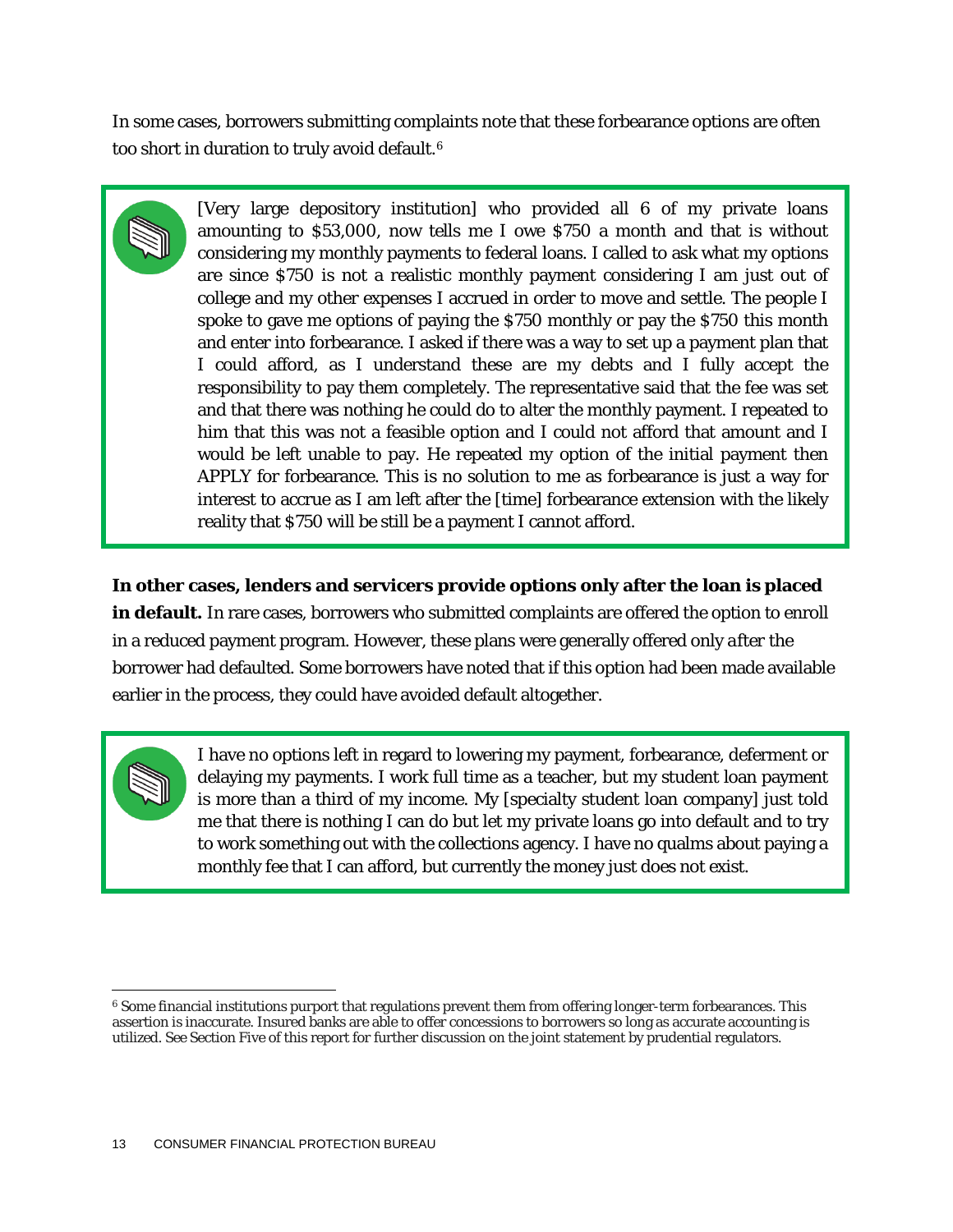**Even with short-term forbearance options, consumers may experience unusual processing delays, unclear requirements, and unaffordable fees.** Consumers report that they are sometimes instructed to complete an application in order to postpone payments due to a financial hardship. We heard from consumers who experienced difficulty in applying to temporarily postpone payments. They described an array of processing delays which then led to missed payments or default before the servicer approved or denied the application.

For example, some consumers reported that they completed an application only to find out later that this benefit is not available for their loans. Some consumers complained that they did not submit payments after completing the application under the belief that no payments were required, only to find out that the application was denied and their account was past due or possibly in default.



I was told that I was eligible for a forbearance, however . . . [specialty student loan company] continues to tell me it is "processing" the forbearance. I have called in numerous times and even escalated the situation to speaking with a manager last when I was told the matter would be taken care of within 3 to 5 business days which have again passed and my account still shows as past due.

We have previously highlighted the practice of requiring consumers to pay a fee in order to postpone payments or apply for forbearance.[7](#page-14-0) Consumers continue to complain that lenders may require a "good-faith" payment in order to apply for temporary forbearance programs. These payments can be approximately \$50 per loan as a precondition to place the loan in forbearance for a three-month period. Consumers continue to complain that they cannot afford the forbearance fees or their required monthly payment and subsequently default on their loans.

<span id="page-14-0"></span> <sup>7</sup> Consumer Financial Protection Bureau, *Annual Report of the CFPB Student Loan Ombudsman* (October 2012)*, available at* [http://files.consumerfinance.gov/f/201210\\_cfpb\\_Student-Loan-Ombudsman-Annual-Report.pdf.](http://files.consumerfinance.gov/f/201210_cfpb_Student-Loan-Ombudsman-Annual-Report.pdf)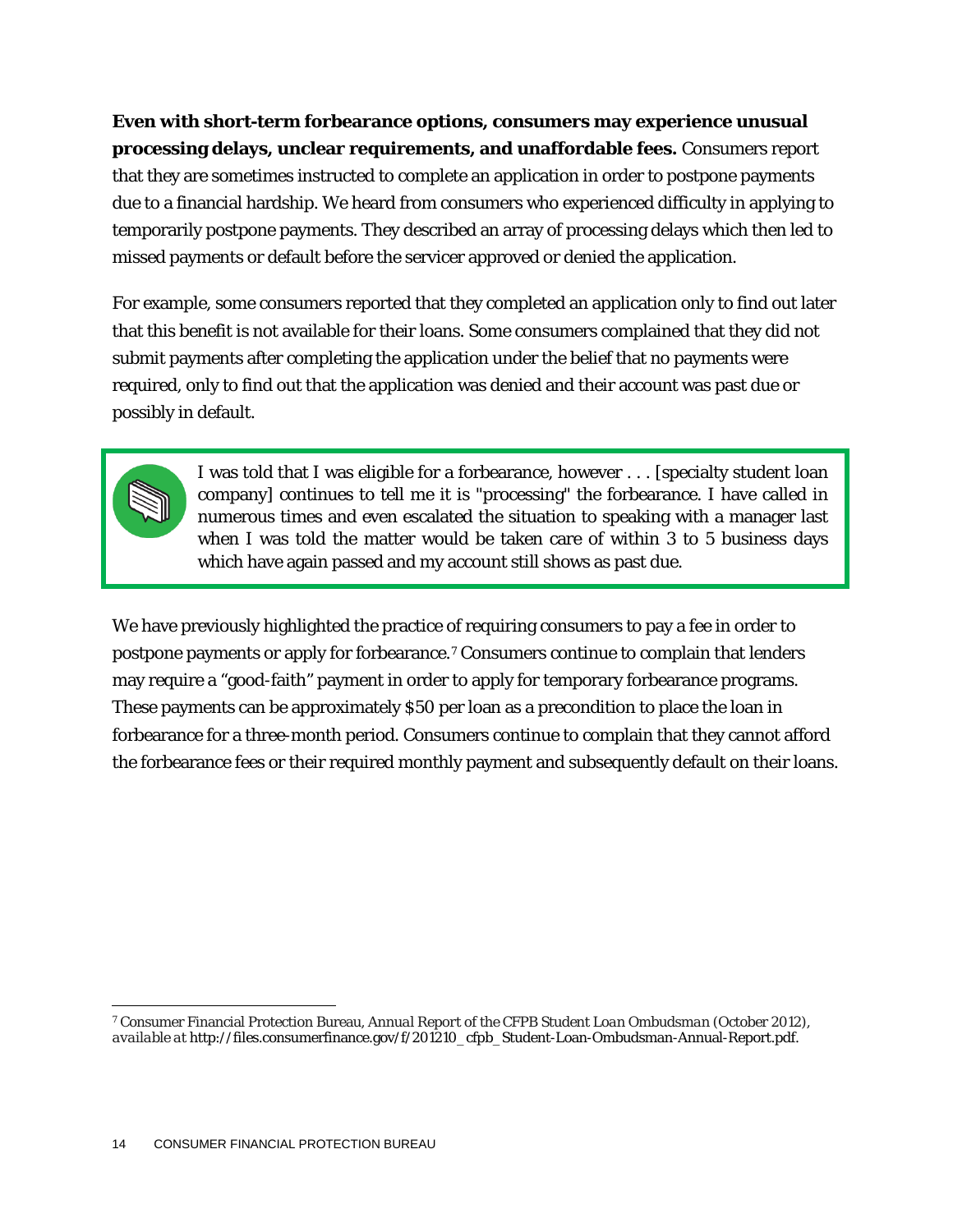I have a private consolidation loan through [specialty student loan company]. . . I called . . . to see what options I had regarding delaying the payment on the loan. The customer service agent . . . told me I could put the loan into a forbearance for 3 months. She told me in order to do this I would have to pay a \$50 processing fee. She gave me a confirmation number . . . and told me that I would not have a payment due until [date]. Around [date], I received an email from [specialty student loan company] saying my private loan was past due, even though I thought it was in forbearance. I called [specialty student loan company] on 4 separate occasions over the following days. Each time I waited on hold for approximately 20 minutes, was eventually told that I had to speak to someone in collections, and each time, rather than being transferred, I was hung up on. Today, I finally got through to collections, and they told me that I am not eligible for a forbearance, and that "their employee made a mistake." I told them repeatedly that I had a confirmation number and that the payment I made for the forbearance was deducted from my checking count. I told the representative that I did nothing in error, and I thought they should honor the forbearance.

#### *Catch-22 for Continuing School*

**Many lenders' in-school deferment policies force borrowers to choose between finishing school and repaying a loan.** Generally, private student lenders allow a borrower to postpone payments while enrolled in school full-time. However, many lenders limit this benefit to a certain number of months, usually between 48 and 66 months, so long as the borrower remains enrolled in a full-time program. After this period expires, the borrower is required to begin making payments even if the borrower is still enrolled full-time.

Generally, most private student lenders do not offer additional in-school forbearance if the consumer requires additional time to obtain a degree or if the consumer returns to school to obtain a graduate degree. Consumers complain that they are unable to begin making payments while enrolled in school and request additional forbearance in order to complete their program of study. As a result, consumers report that they were sent to collections or defaulted before graduating from school.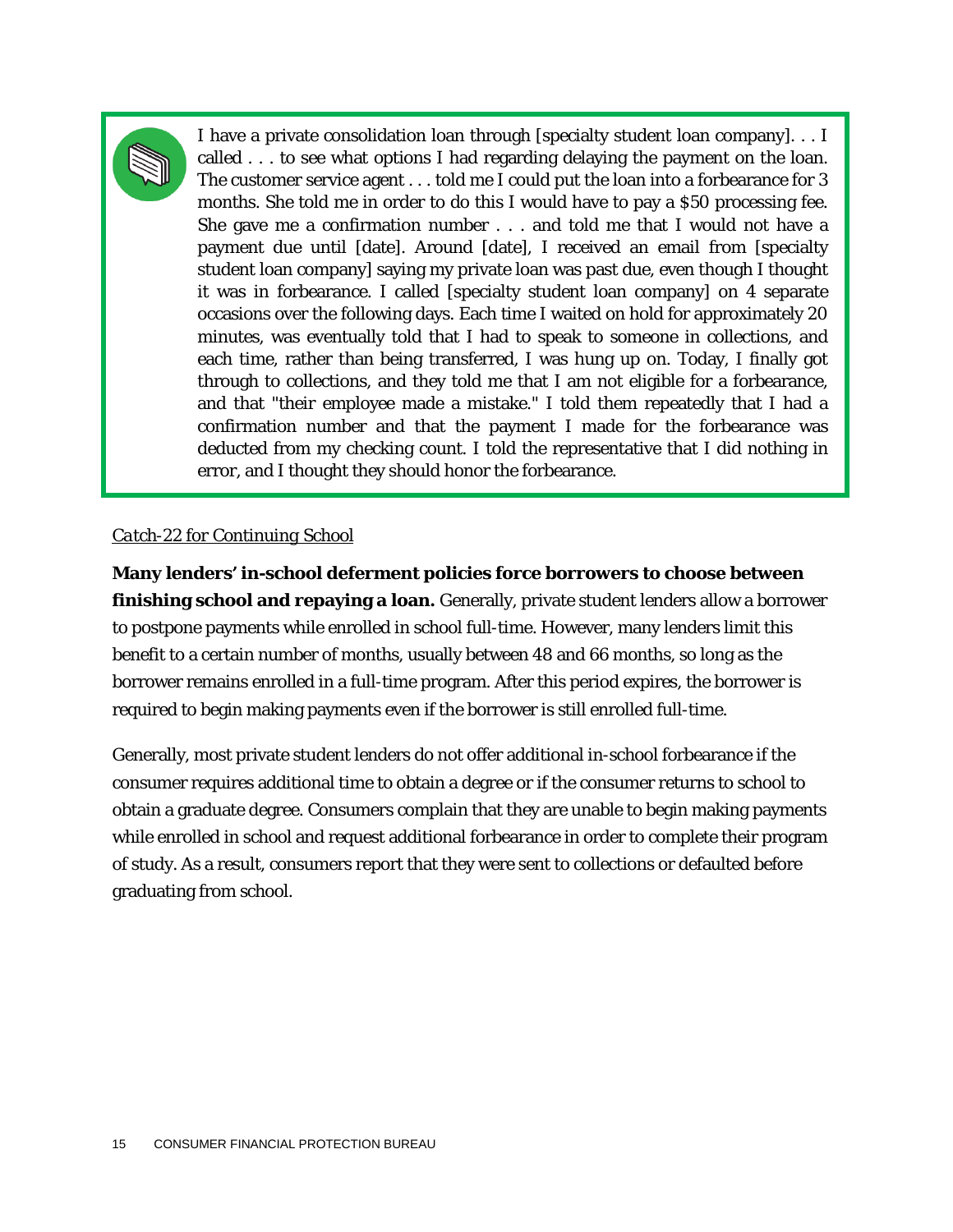

I took out a private student loan from [very large depository institution] about 5 1/2 years ago and the deferment status for the loan has expired. I called the company to see if I could qualify for an extension in the deferment or if they could somehow lower my monthly payment. I was denied both because: I had exhausted the deferment period and [very large depository institution] does not offer any options to lower the loan amount. I am not working, I am back in school, and unable to work because of the rigorous curriculum. In no way shape or form am I trying to wiggle my way out of paying back my loan. I only need some assistance until I get on my feet.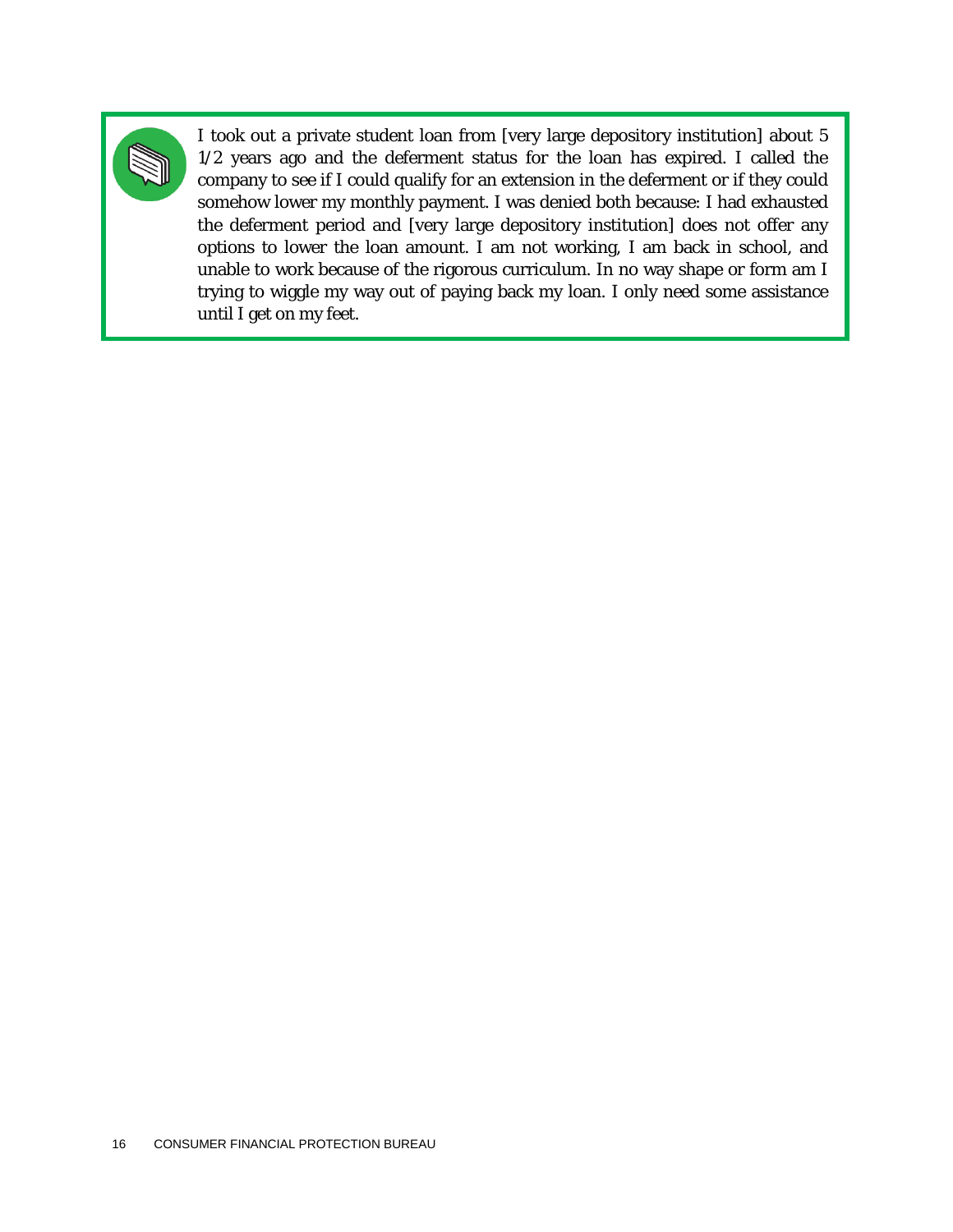## **5.** Ombudsman's Discussion

Based on the issues and themes described in Section Four, the ombudsman offers commentary relevant to the student loan marketplace. This discussion represents the ombudsman's independent judgment and does not necessarily represent the view of the Consumer Financial Protection Bureau.

------------------------

### **COMPLAINT PROCESS LEADING TO CHANGES IN THE MARKET**

Since the CFPB began accepting private student loan complaints in March 2012, average monthly complaint volumes continue to increase each year. These complaints are largely submitted from consumers who borrowed private student loans prior to the onset of the financial crisis.

While issues facing private student loan borrowers in distress remain a persistent problem, the Bureau's complaint process has yielded substantial benefits. The complaint process has not only helped to remedy errors from individual consumers, but analysis of the complaints by the Bureau and the industry may also be contributing to increased customer service and a levelplaying field for companies that follow the law. In other cases, complaints submitted to the CFPB have led to formal actions taken by federal agencies, which also led to noteworthy changes.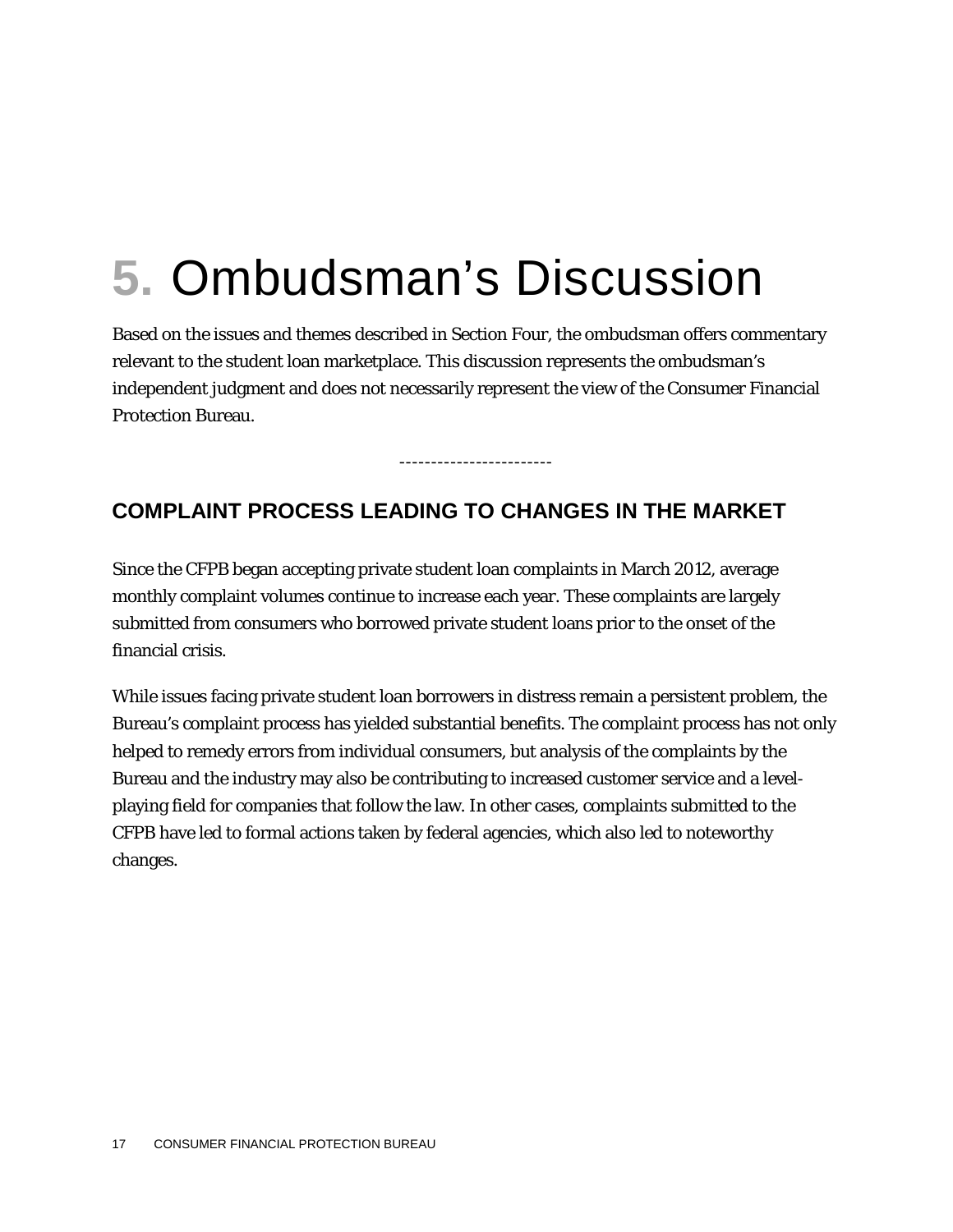#### **PAYMENT PROCESSING**

In last year's annual report,<sup>[8](#page-18-0)</sup> we reported that many consumers experienced difficulty when lenders and servicers improperly processed their private student loan payments.

For example, many consumers who wished to pay down their loans more quickly found that student loan servicers allocated payments in ways that might maximize the amount of total interest the borrower would pay, slowing him or her down on the path to being debt-free. To assist borrowers, the CFPB published a sample letter that consumers could send to their servicer requesting that any excess funds be applied to the loan with the highest interest rate, facilitating faster repayment of debt.<sup>[9](#page-18-1)</sup> We also requested additional information<sup>[10](#page-18-2)</sup> from student loan servicers on their payment processing policies and learned that some servicers have inadequately invested in information technology systems to accept standing payment instructions.

Since publication of last year's annual report, some servicers notified the Bureau that they have changed their payment allocation policies and now allocate payments from borrowers in excess of the scheduled payment amount toward the loan with the highest interest rate, absent alternative instructions. Other industry participants noted that they plan to upgrade borrowerfacing systems to allow borrowers to easily specify how they wish to allocate a payment across various loans.

However, we continue to receive complaints that some servicers remain unwilling to update their servicing platforms to honor standing payment instructions without requiring the borrower to instruct them each month to request an accurate payment allocation.

<span id="page-18-1"></span><span id="page-18-0"></span> <sup>8</sup> Consumer Financial Protection Bureau, *Annual Report of the CFPB Student Loan Ombudsman* (October 2013), *available at* http://www.consumerfinance.gov/reports/annual-report-of-the-cfpb-student-loan-ombudsman-2013/. <sup>9</sup> Consumer Financial Protection Bureau, Consumer Advisory, *Stop getting sidetracked by your student loan servicer*  (October 2013)*, available at* http://www.consumerfinance.gov/blog/consumer-advisory-stop-getting-sidetrackedby-your-student-loan-servicer/.<br><sup>10</sup> Consumer Financial Protection Bureau, *Summary of Payment Processing Key Findings* (February 2014), *available* 

<span id="page-18-2"></span>*at* http://files.consumerfinance.gov/f/201402\_cfpb\_letter\_payment-processing.pdf/.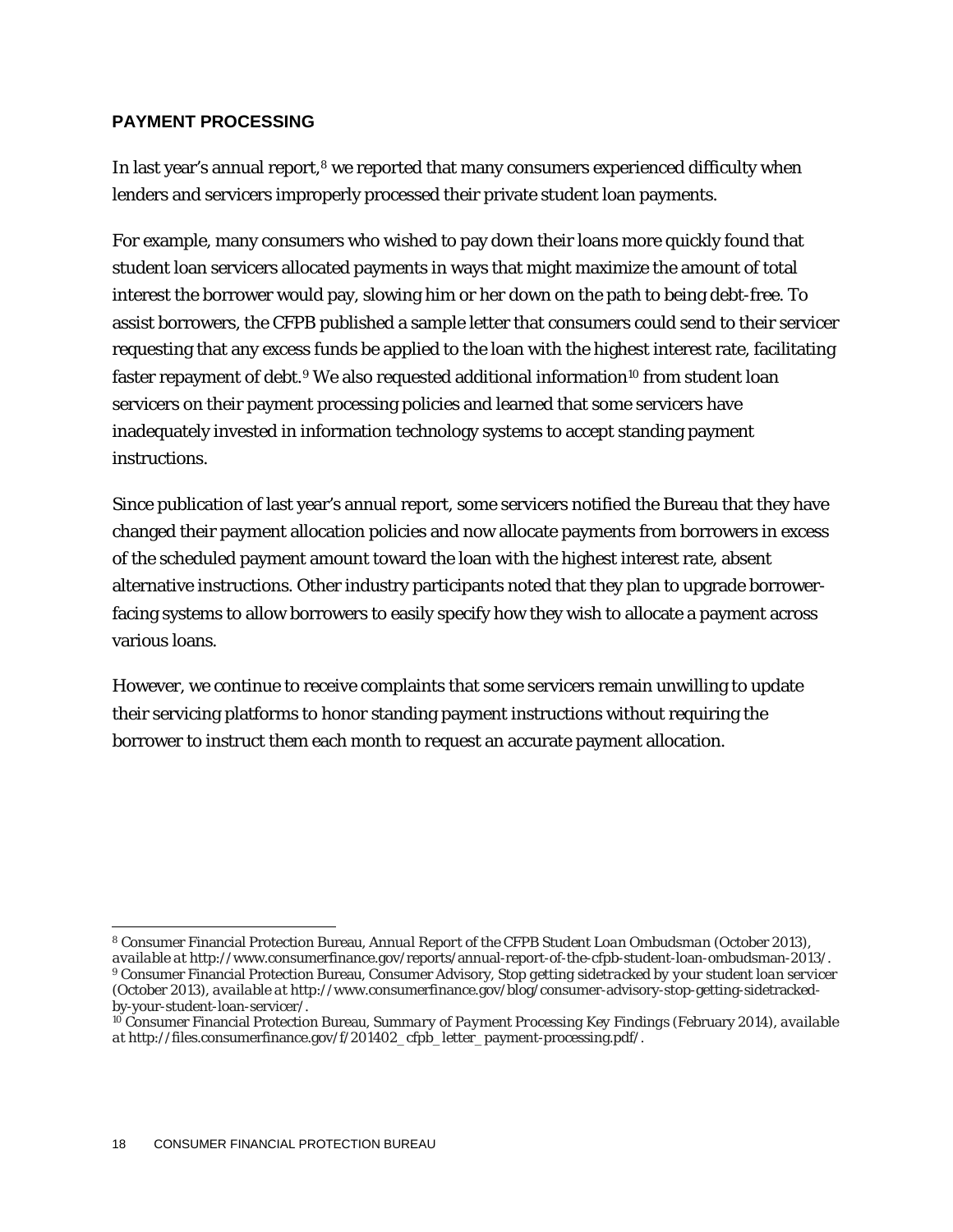#### *FDIC Order to Sallie Mae and Navient*

In last year's report, we also noted the problems faced by borrowers who make a payment below the total amount due for all of their individual loans managed by a single servicer. In some cases, borrowers reported that they called their servicer to explain that they would be unable to make a payment for all of their loans, and the servicer advised them to pay as much as they could. These complaints noted that payments were allocated in a manner that maximized late fees, and there was no clear method to target payments to individual loans.

The Federal Deposit Insurance Corporation (FDIC) addressed related practices regarding private student loan payment processing in an enforcement action this year.<sup>[11](#page-19-0)</sup>

The FDIC determined that Sallie Mae and Navient violated federal law prohibiting unfair and deceptive practices in regards to student loan borrowers through the following actions:

- Inadequately disclosing its payment allocation methodologies to borrowers while allocating borrowers' underpayments across multiple loans in a manner that maximizes late fees; and
- Misrepresenting and inadequately disclosing in its billing statements how borrowers could avoid late fees.

The FDIC ordered Sallie Mae and Navient to cease all unfair and deceptive practices in its payment processing practices, make restitution of approximately \$30 million to victims, and pay civil money penalties.[12](#page-19-1)

#### **AUTO-DEFAULTS AND CO-SIGNER RELEASE**

In April 2014, the Bureau published a report<sup>[13](#page-19-2)</sup> detailing complaints related to "auto-default" provisions included in many private student loan contracts. These provisions provide lenders with the ability to immediately place borrowers into default and demand the entire amount due upon the death or bankruptcy filing of a co-signer.

<span id="page-19-0"></span> <sup>11</sup> Federal Deposit Insurance Corporation, *FDIC Announces Settlement with Sallie Mae for Unfair and Deceptive Practices and Violations of the Servicemembers Civil Relief Act* (May 2014), *available at* http://www.fdic.gov/news/news/press/2014/pr14033.html/. <sup>12</sup> *Id.*

<span id="page-19-2"></span><span id="page-19-1"></span><sup>13</sup> Consumer Financial Protection Bureau, *Mid-year Update on Student Loan Complaints* (April 2014), *available at* http://www.consumerfinance.gov/reports/mid-year-report-on-private-student-loans-2014/.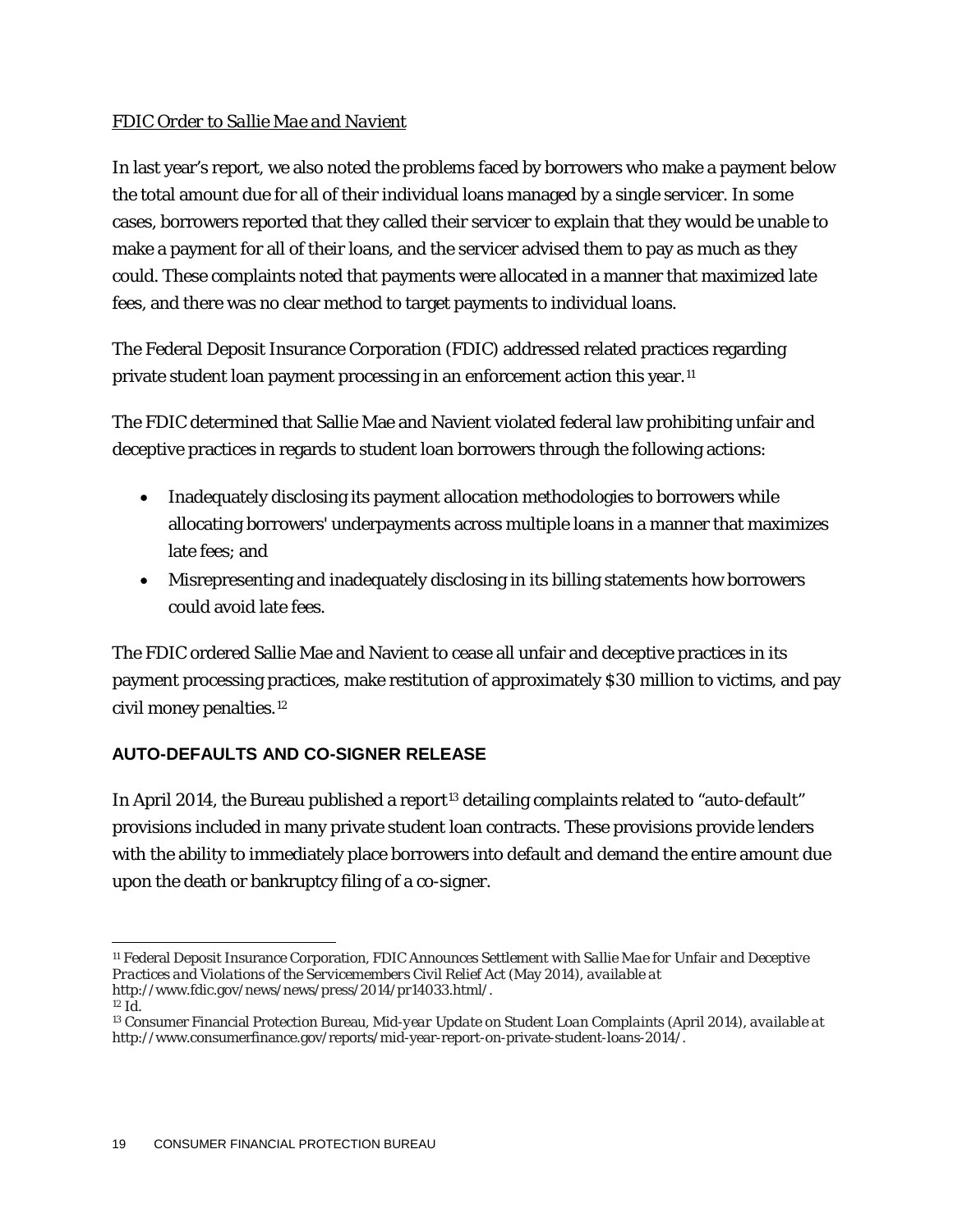The report noted that industry participants were exercising this option even if the primary borrower was successfully repaying the loan. Borrower complaints identified at least seven large depository institutions and specialty student loan market participants, including four of the top ten bank holding companies by assets, acting as the marketer, lender, loan originator, loan servicer, or the current loan holder. When borrowers submitted a complaint with the CFPB, industry participants noted that the terms of the loan permitted such action. However, the business justification for these auto-defaults upon death or bankruptcy of a co-signer often seemed questionable.

For example, we heard from consumers that had been making timely payments on their loans for several years and requested that their servicer remove their co-signer from their loan. In some of these cases, the co-signer had been deceased for several years. Generally, the servicer would then request a copy of the co-signer's death certificate and for the consumer to complete a co-signer release application. After submitting the required documentation to their servicer, some consumers reported that they received phone calls from a debt collector demanding the full balance of their loan or that a debt collector filed a claim against the deceased co-signer's estate. Some consumers stated that they told the debt collectors that their co-signer had been deceased for many years and the estate had closed.

Although many lenders offer a borrower the opportunity to release his or her co-signer, information or applications to release co-signers are often not easily accessible through lenders' and servicers' websites. To help borrowers in obtaining a co-signer release, the Bureau published sample letters that consumers may use to request a co-signer release or more information on a co-signer release policy.<sup>[14](#page-20-0)</sup>

Since the publication of the Bureau's report, certain market participants alerted the Bureau that they intend to suspend triggering auto-defaults until an account is carefully reviewed. In addition, others informed the Bureau that they intend to make co-signer release policies more transparent.

<span id="page-20-0"></span> <sup>14</sup> Consumer Financial Protection Bureau, *Consumer Advisory: Co-signers can cause surprise defaults on your private student loans* (April 2014)*, available at* http://www.consumerfinance.gov/blog/consumer-advisory-cosigners-can-cause-surprise-defaults-on-your-private-student-loans/.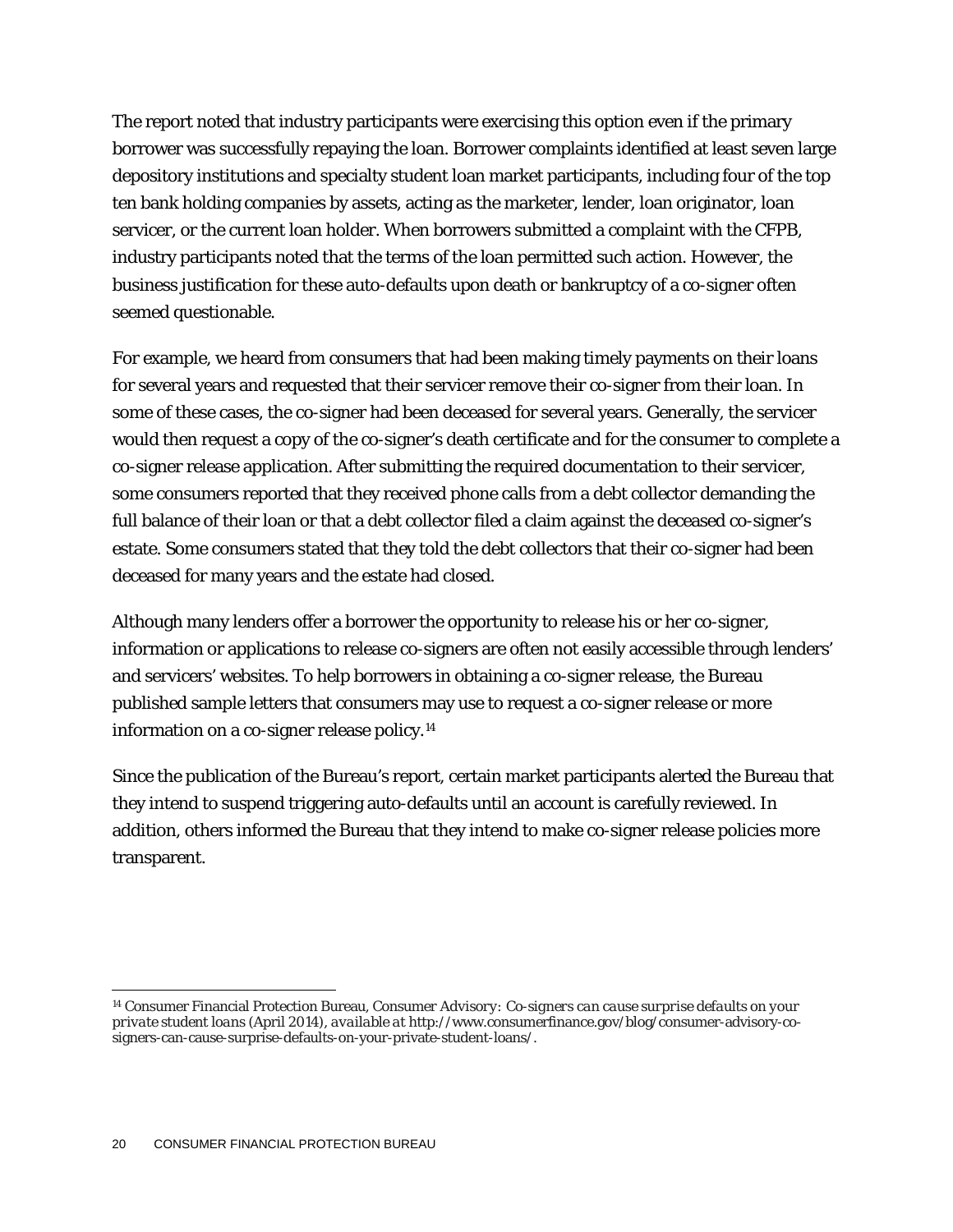Although we have continued to receive complaints related to auto-defaults, it is encouraging that some market participants have attempted to make improvements. We encourage all institutions to closely monitor these types of complaints to identify potential issues of concern.

#### **MISTREATMENT OF MILITARY FAMILIES**

According to the Department of Defense, more than 40 percent of servicemembers cited the goal of repaying education debt as a reason for enlistment.[15](#page-21-0) In October 2012, we published an addendum to this annual report that focused on the unique issues faced by military families in the student loan market.[16](#page-21-1) The report noted a number of challenges related to military-related benefits and highlighted complaints related to inappropriate handling of Servicemembers Civil Relief Act (SCRA) rate reduction requests.

For example, one servicemember who submitted a complaint to the Bureau saw his request to his servicer rejected multiple times because his military orders did not include an end date. This is neither a requirement of the SCRA, nor feasible for many commissioned officers to obtain, as their orders usually do not delineate an end date. Another servicemember with multiple loans sought to reduce the rate on his highest-rate loans, but, simultaneously, the servicer proceeded to increase the rates on other loans that had interest rates lower than 6 percent.

Many servicers quickly sought to identify the root cause of these errors, to enhance training, and to upgrade IT systems, in order to ensure that these potential violations would stop. Since the publication of the report, the number of SCRA-related complaints has fallen substantially.

#### *Department of Justice Settlement with Sallie Mae and Navient*

While some market participants closely monitored servicemember complaints and made appropriate process improvements, others allowed these issues to persist. The CFPB referred certain complaints from military customers of Sallie Mae and Navient to the Department of Justice, which enforces the SCRA.

<span id="page-21-1"></span><span id="page-21-0"></span> <sup>15</sup> Department of Defense, *News Briefing on Efforts to Enhance the Financial Health of the Force with Secretary Panetta* (October 2012)*, available at* http://www.defense.gov/transcripts/transcript.aspx?transcriptid=5139/. <sup>16</sup> Consumer Financial Protection Bureau, *The Next Front? Student loan servicing and the cost of our Men and Women in Uniform* (October 2012)*, available at* http://www.consumerfinance.gov/reports/the-next-front-studentloan-servicing-and-the-cost-to-our-men-and-women-in-uniform/.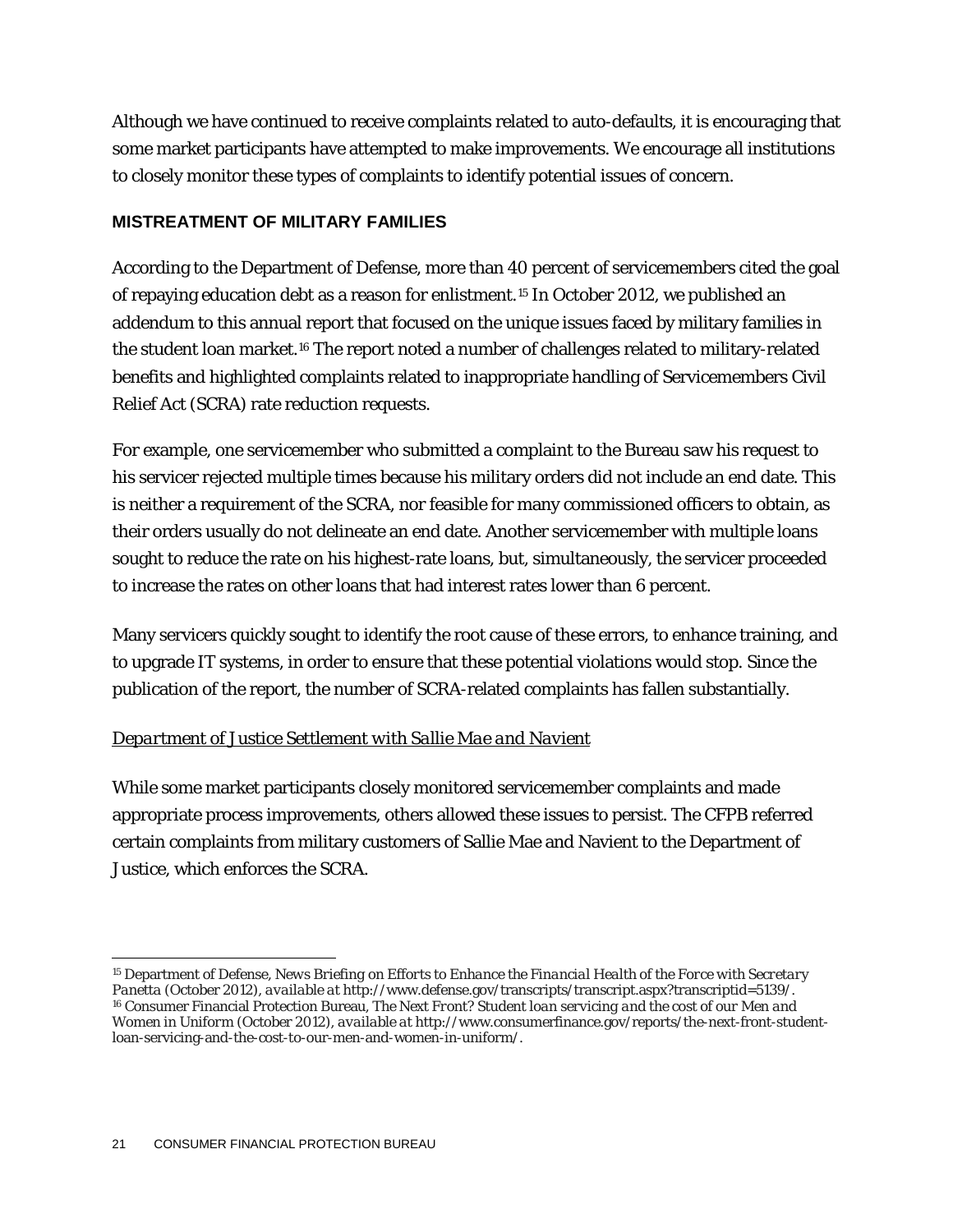The Department of Justice launched an investigation, which determined that Sallie Mae's and Navient's "conduct was intentional, willful, and taken in disregard for the rights of servicemembers."<sup>[17](#page-22-0)</sup> The FDIC, which jointly participated in the action against Sallie Mae and Navient, determined<sup>[18](#page-22-1)</sup> that the companies were:

- Unfairly conditioning receipt of benefits under the SCRA upon requirements not found in the law;
- Improperly advising servicemembers that they must be deployed to receive benefits under the SCRA; and
- Failing to provide complete SCRA relief to servicemembers after having been put on notice of these borrowers' active duty status.

The order provides for \$60 million in relief to approximately 60,000 servicemembers to address these violations.[19](#page-22-2) The CFPB will continue to monitor student loan complaints carefully and make appropriate referrals in order to ensure that market participants follow the law.

#### **LENDING PRACTICES BY FOR-PROFIT COLLEGES**

A substantial portion of student loan complaints received by the CFPB come from borrowers who were previously enrolled in for-profit colleges. Historically, a greater share of students at for-profit colleges relied on private student loans than their peers at public and private not-forprofit schools. For example, from 2007 to 2008, 46 percent of students at for-profit, four-year schools borrowed a private student loan, compared to 25 percent of students at private nonprofit, four-year schools.[20](#page-22-3) However, private student loan availability for these programs significantly decreased (on a percentage basis) during and after the financial crisis of 2008, more significantly than it did for other school types.<sup>[21](#page-22-4)</sup>

<span id="page-22-1"></span><sup>18</sup> See Federal Deposit Insurance Corporation, *FDIC Announces Settlement with Sallie Mae for Unfair and Deceptive Practices and Violations of the Servicemembers Civil Relief Act* (May 2014)*, available at* http://www.fdic.gov/news/news/press/2014/pr14033.html/.

- <span id="page-22-3"></span><sup>20</sup> Consumer Financial Protection Bureau, *Private Student Loans* (July 2012), *available at*
- http://www.consumerfinance.gov/reports/private-student-loans-report/.
- <span id="page-22-4"></span><sup>21</sup> *Id.*

<span id="page-22-0"></span> <sup>17</sup> Department of Justice, *United States v. Navient Solutions, Inc., Navient DE Corporation and Sallie Mae Bank* 

<span id="page-22-2"></span> $^{19}$  *Id.*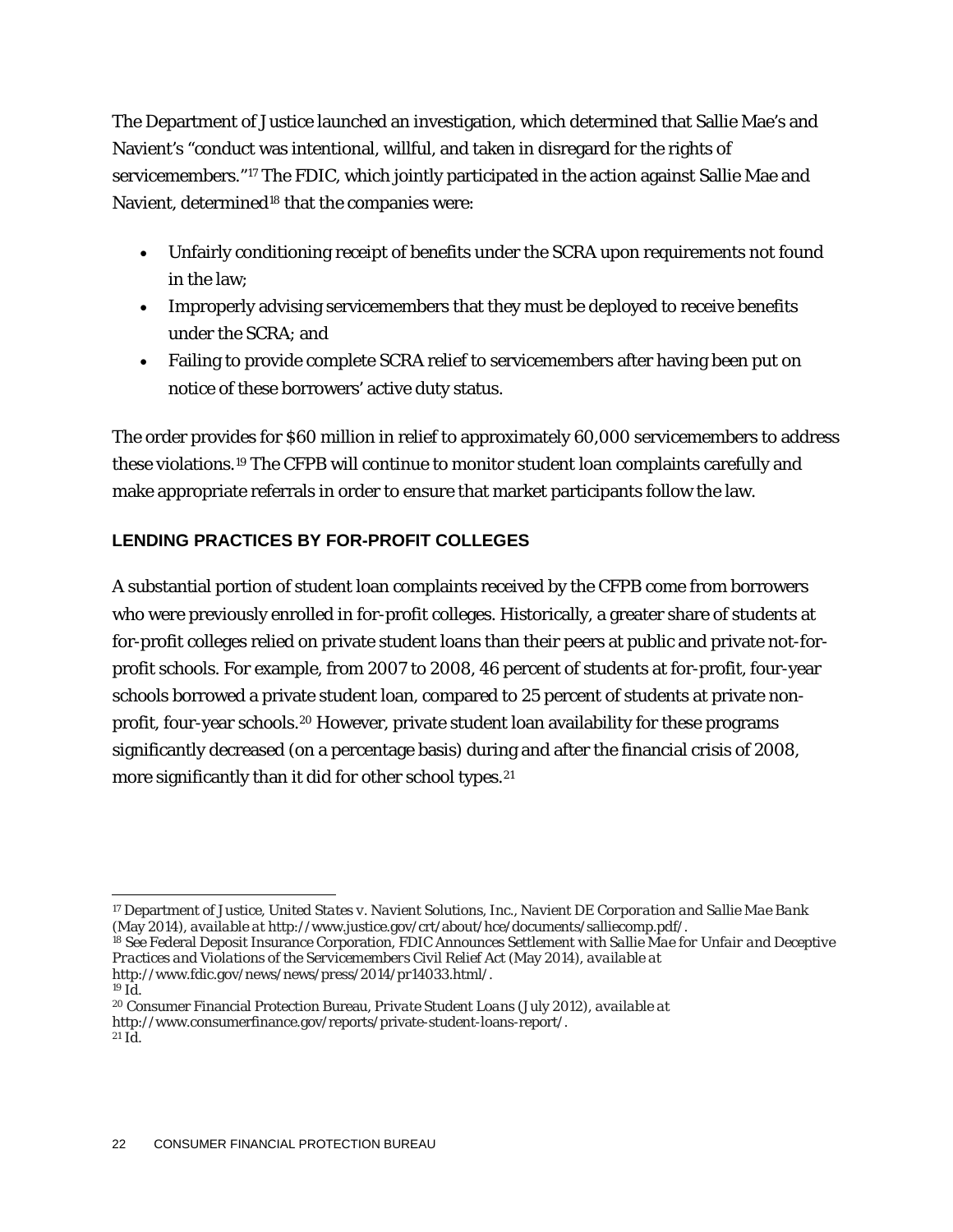Many lenders pulled back from the proprietary sector due to the perceived risk of making loans to students in these schools and programs. When bank-funded, private student loans became unavailable to students at for-profit schools, some proprietary programs began lending directly to their students in response.<sup>[22](#page-23-0)</sup>

In February 2014, the CFPB announced a public enforcement action against ITT Educational Services, accusing the for-profit college of predatory lending. As ITT students were increasingly no longer able to obtain private student loans from banks and other private lenders, the school began to facilitate lending to its students through other means. In the complaint, the CFPB alleges that ITT exploited consumers and pressured them into predatory loans.

The complaint further alleges that ITT knew that most of its students would ultimately default on their private student loans, projecting a default rate for its students of 64 percent. Defaulting on private student loans can have serious consequences for consumers.

For private student loan borrowers who default early in their lives, the negative impact on their credit report can make it more difficult to pass employment screenings or buy a home. It can make it difficult to get any kind of loan for years and even affect a borrower's job prospects. And, because private student loans are difficult to discharge in bankruptcy, the debt can be very difficult to recover from.

Similarly, in September 2014, the CFPB announced a lawsuit against another for-profit chain, Corinthian Colleges, for a predatory private student lending scheme, alleging that the chain of colleges allowed employees to routinely deceive and illegally harass private student loan borrowers.

------------------------

<span id="page-23-0"></span> <sup>22</sup> Consumer Financial Protection Bureau, *Private Student Loans* (July 2012), *available at* http://www.consumerfinance.gov/reports/private-student-loans-report/.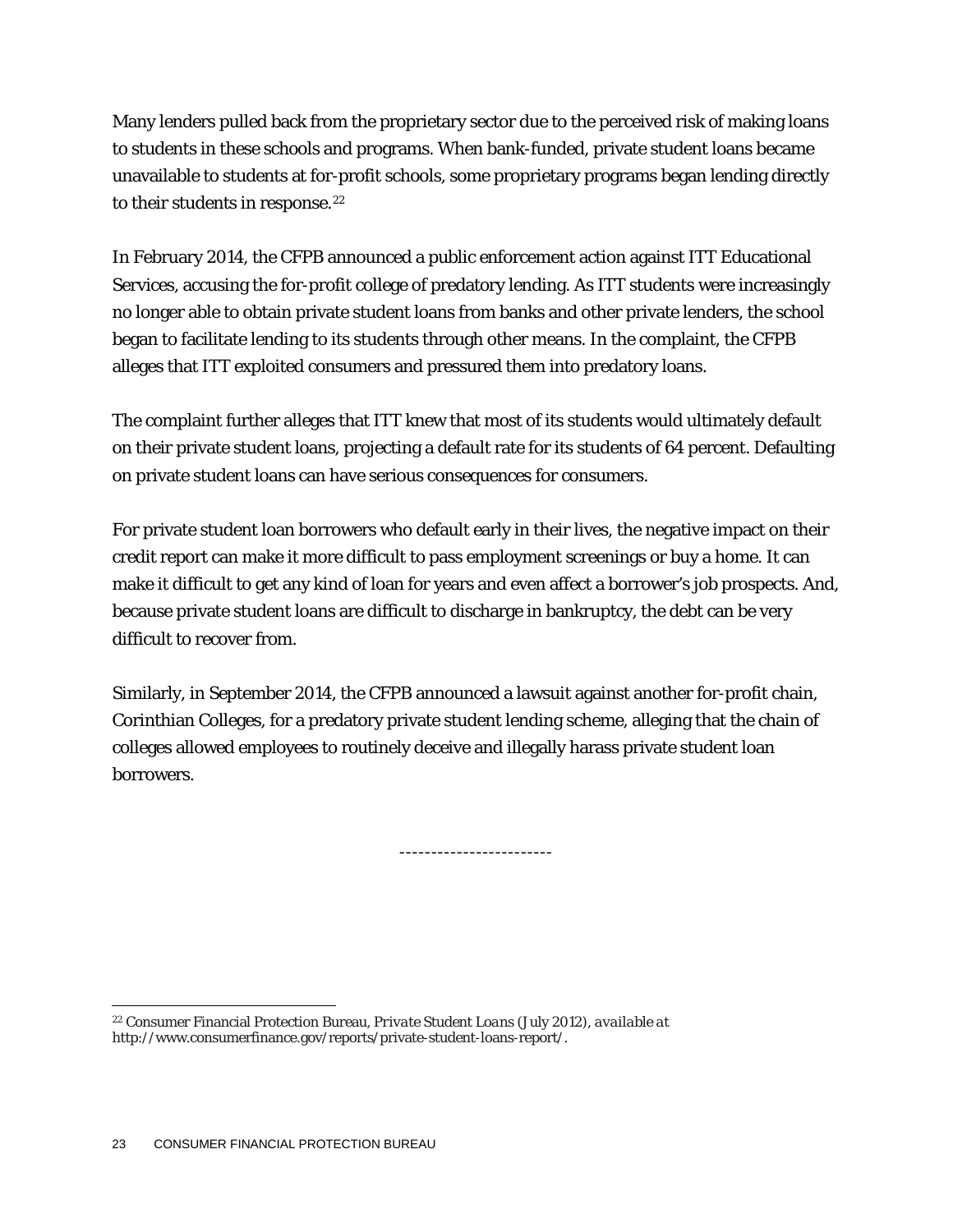### **LITTLE PROGRESS BY MARKET PARTICIPANTS TO ADDRESS DISTRESSED BORROWERS**

As noted in this report, the most common issue reported by borrowers is the inability to negotiate alternative repayment options with lenders and servicers when facing distress.[23](#page-24-0) For a substantial share of private student loan borrowers who graduated in a time of extremely challenging labor market conditions found the economic landscape was meaningfully different than when they first made the decision to borrow. Although the labor market has recovered substantially since the recession, job prospects for many young graduates remain limited. One recent analysis estimated that more than one in four recent college graduates was either unemployed or underemployed.[24](#page-24-1) 

While market participants have addressed some of the root causes of consumer complaints, the lack of availability of transparent loan modification options and complicated enrollment procedures persist as pain points in the market.

In May 2013, the CFPB published a report that analyzed public comments on ways to spur greater loan modification activity.[25](#page-24-2) Since that time, policymakers and regulators have urged market participants to work constructively and proactively with borrowers to identify appropriate loan workout arrangements.

Prudent workout arrangements are consistent with safe and sound lending practices and are generally in the long-term best interest of both financial institutions and borrowers. In July 2013, the Office of the Comptroller of the Currency, the Federal Deposit Insurance Corporation, and the Board of Governors of the Federal Reserve System issued a joint statement encouraging financial institutions to work constructively with private student loan borrowers in financial distress. These prudential regulators made clear that they "will not criticize financial institutions for engaging in prudent workout arrangements with borrowers who have encountered financial problems, even if the restructured loans result in adverse credit classifications or troubled debt

<span id="page-24-0"></span><sup>&</sup>lt;sup>23</sup> In this report, references to loan modifications, loan workouts, and alternative repayment options for borrowers in distress are distinct from private student loan refinancing, where a borrower refinances a loan to a new one with a lower interest rate to take advantage of market interest rates or improved creditworthiness.

<span id="page-24-1"></span><sup>24</sup> Sheirholz et. al, *Class of 2014: The Weak Economy is Idling Too Many Young Graduates*, Economic Policy Institute (May 2014).

<span id="page-24-2"></span><sup>25</sup> Consumer Financial Protection Bureau, *Student Loan Affordability* (May 2013)*, available at*  http://www.consumerfinance.gov/reports/student-loan-affordability/.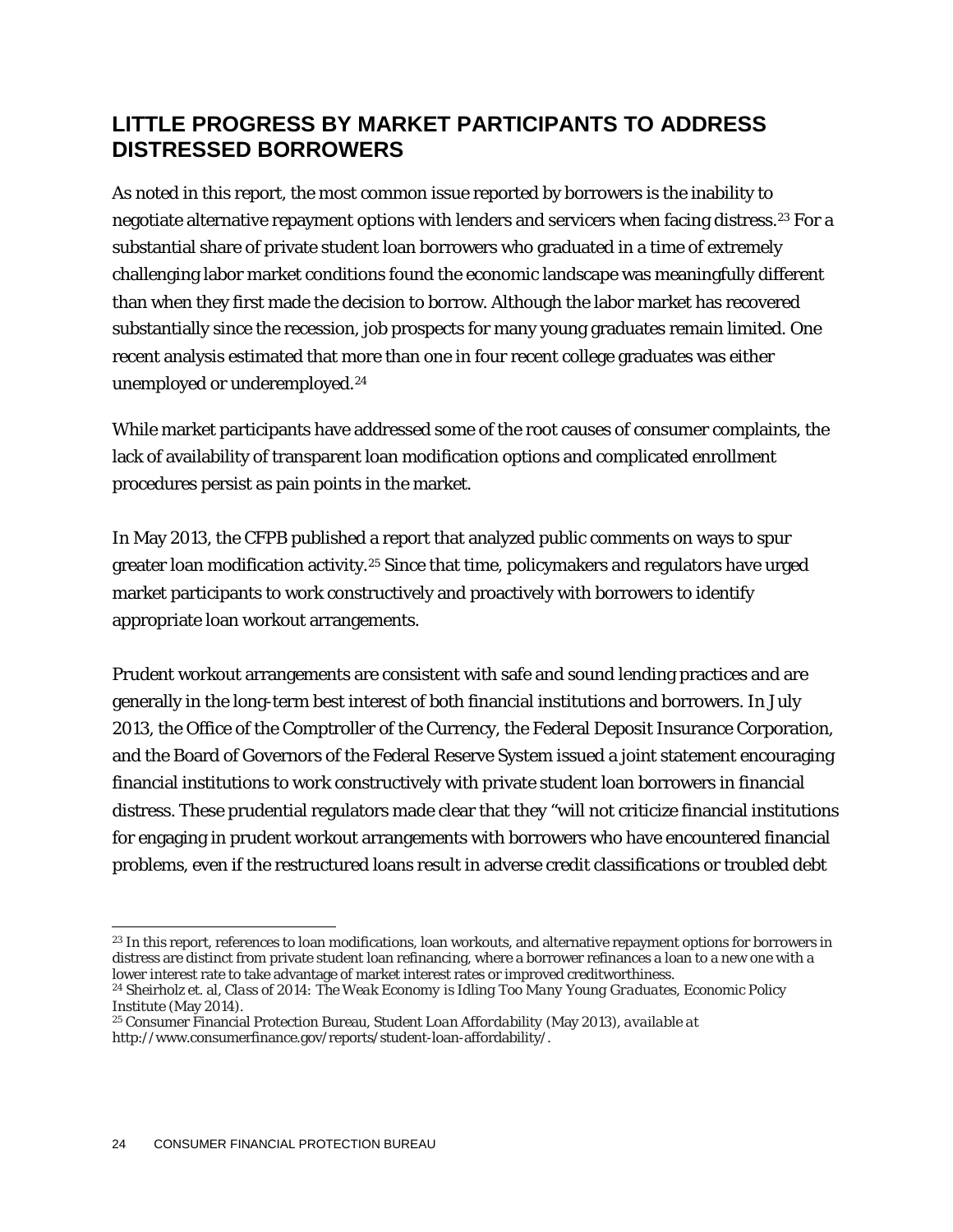restructurings in accordance with accounting requirements under generally accepted accounting principles."[26](#page-25-0)

In January 2014, CFPB Director Richard Cordray, Education Secretary Arne Duncan, along with senior officials from the Department of the Treasury and federal financial regulatory agencies, convened a meeting of the largest lenders and servicers of private student loans to identify opportunities to accelerate the rollout of alternative repayment plans. Several participants noted that they were exploring new ways to assist borrowers.

But analysis of complaints and other market data suggest that lenders and services are not making significant progress. There are several factors which may contribute to continued volumes of complaints related to private student loan modification or the lack thereof.

#### **BORROWER EXPECTATIONS BASED ON FEDERAL LOAN OPTIONS**

Prior to 2010, students could borrow both federal and private student loans from the same lender. Many borrowers submitting complaints with the CFPB note that they have been able to enroll in loan modification programs to prevent default on their federal student loan. These options include various income-driven plans, as well as term extensions and graduated repayment plans.

For example, the Pay As You Earn plan available on many federal student loans allows for borrowers to cap their payments at ten percent of their discretionary income (as calculated by a federal formula).[27](#page-25-1) Certain borrowers can also utilize extended repayment options that lengthen the repayment term, sometimes from ten to 25 years.<sup>[28](#page-25-2)</sup>

In addition, prior to entering repayment, federal student loan borrowers generally participate in "exit counseling" facilitated by their institution of higher education.[29](#page-25-3) Federal student loan borrowers also receive information on periodic billing statements which provide information and instructions on how to lower student loan payments and enroll in a different repayment

<span id="page-25-0"></span> <sup>26</sup> Federal Deposit Insurance Corporation, *Banking Agencies Encourage Financial Institutions to Work with Student Loan Borrowers Experiencing Financial Difficulties* (July 2013), *available at* http://www.fdic.gov/news/news/press/2013/pr13065a.pdf/.

<span id="page-25-1"></span><sup>&</sup>lt;sup>27</sup> 34 CFR 685.209.

<span id="page-25-2"></span><sup>28</sup> 34 CFR 685.208.

<span id="page-25-3"></span><sup>29</sup> *See*, for example, 34 CFR 682.604 (FFEL) and 34 CFR 685.304(Direct Loan). This counseling typically does not include information specific to repaying private student loans.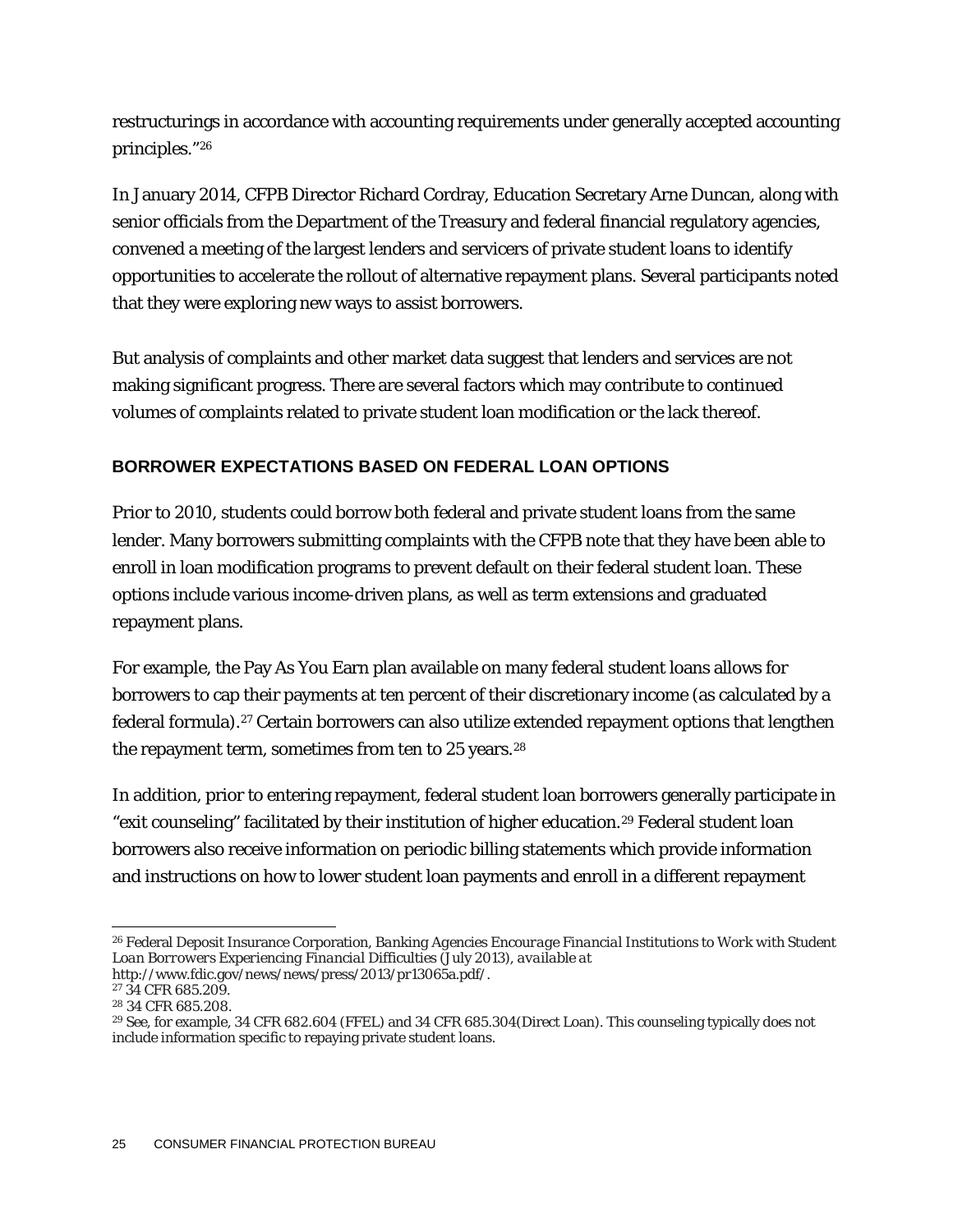plan. However, at no point is a private student lender required to provide a borrower with information on alternative repayment plans or options if the borrower begins to experience a financial hardship.

Many servicers manage both federal loans and private loans for individual borrowers, and some are not effectively communicating that certain programs are available for some loans and not for others, which may be contributing to borrower frustration and driving complaints submitted to the Bureau.

#### **COMPLEXITIES STEMMING FROM SECURITIZATION**

While securitization is often closely associated with the mortgage market, securitization activity in the student loan market has also been notable. While many issuers offered securities backed by government-guaranteed student loans, the share of student loan asset-backed securities whose underlying assets consisted of private student loans increased rapidly in the years prior to the financial crisis.

Lending practices in the private student loan market in the years preceding the financial crisis shared many characteristics with those of subprime mortgage lending. A strong investor appetite for asset-backed securities created incentives for originators to increase volumes quickly, leading to significantly-reduced credit quality.<sup>[30](#page-26-0)</sup> Many private student loan borrowers found that their loans were sold to new parties. Unsurprisingly, many private student loan complaints mirror the problems heard from consumers in the mortgage market as economic conditions began to deteriorate.

In effect, a lender had an incentive to increase loan volumes that were ultimately sold to investors, with less incentive to assure the creditworthiness of those loans. This dynamic provided the means and the incentive for lenders and issuers of student loan asset-backed

<span id="page-26-0"></span> <sup>30</sup> For example, high investor demand for student loan asset-backed securities allowed issuers to create structures with very low collateralization ratios. A collateralization ratio is the ratio of trust assets (loans sold to the trust and other cash accounts) to trust liabilities (notes sold by the trust). As a result of these factors, \$100 in student loans could generate immediate cash proceeds from securitization of \$105 or more. Generally speaking, after such a transaction, the buyer assumed all of the risk that the borrower would fail to repay the loan.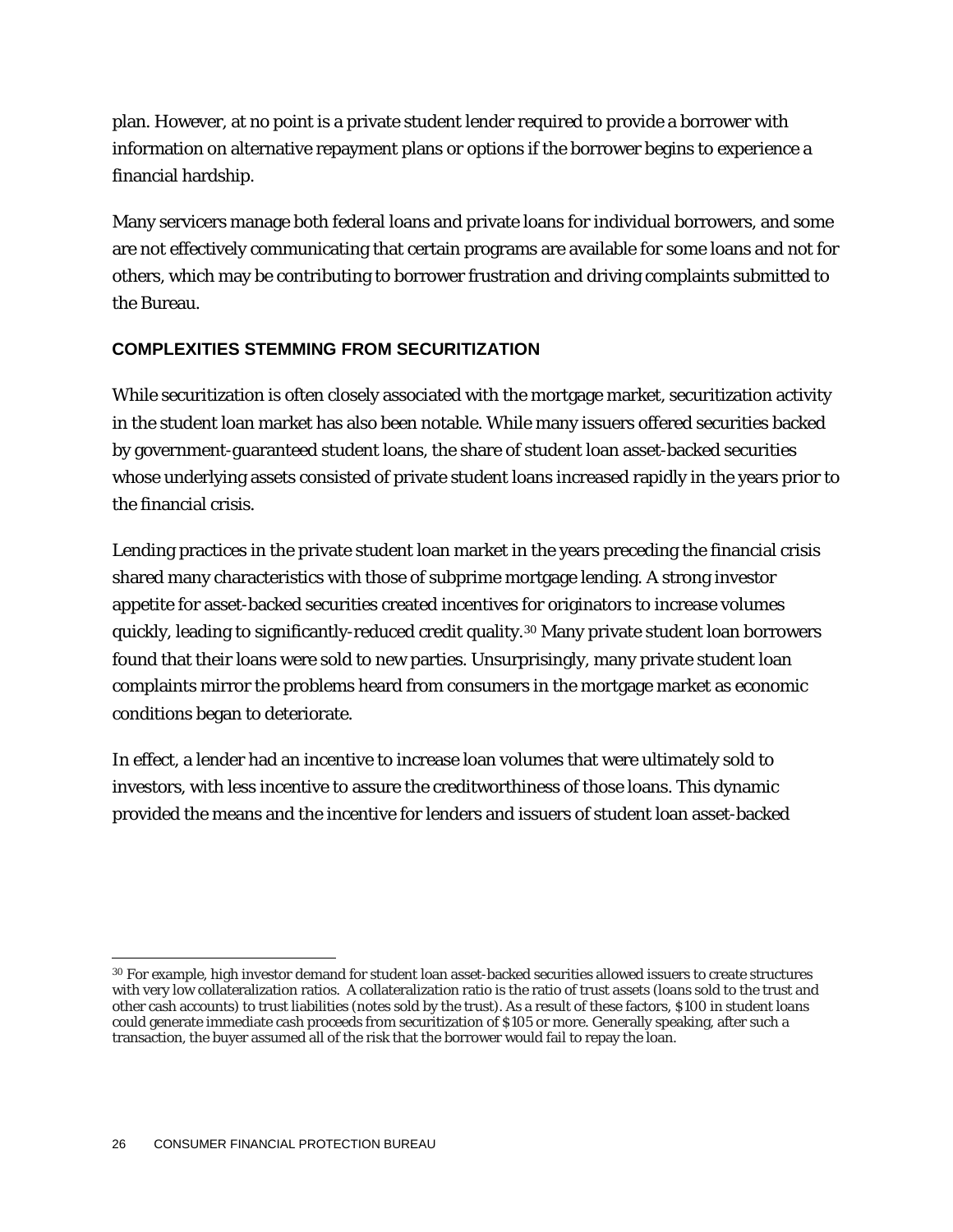securities to originate and securitize greater and greater amounts of loans. In 2006, issuance of private student loan asset-backed securities topped \$16 billion.[31](#page-27-0)

Although the market has reduced risky lending following the financial crisis (private student loan underwriting has tightened substantially since 2008),<sup>[32](#page-27-1)</sup> many student loan borrowers continue to struggle with high-rate, high-balance student loans made prior to the crash.

Not only did this securitization boom fuel many of the risky loans that continue to experience distress today, but securitization may also add significant complexity when seeking to launch loan modification programs. In many cases, the same market structure that precipitated a boom in private student lending has left borrowers with few or no options in times of financial distress.[33](#page-27-2) This factor closely resembles loan modification challenges identified in the subprime mortgage market in the wake of the housing crisis. More than five years ago, the Director of the Federal Housing Finance Agency testified that implementing the federal government's home loan modification program on loans that back private-label, mortgage-backed securities was especially challenging due to these complexities, such as engaging trustees and gaining investor consent.[34](#page-27-3)

There does not appear to be evidence that trustees governing securitized pools of private student loans and servicers are actively engaged with one another to identify creative solutions that would increase loan modification activity. If servicers and trustees are successful, complaint volumes may subside.

#### **DISTORTED INCENTIVES DUE TO CHANGES IN THE BANKRUPTCY CODE**

In 2005, the Bankruptcy Code was amended so that all loans made for a qualified education expense became exempt from discharge in bankruptcy absent "undue hardship" to the debtor. The change in the Bankruptcy Code raised the threshold to discharge student loans in bankruptcy proceedings compared to other forms of unsecured consumer debt.

<span id="page-27-2"></span><span id="page-27-1"></span><sup>33</sup> For example, some lenders whose business relied on an originate-to-securitize model are no longer participating in the market. While these lenders may no longer be operating, trustees may have authority to initiate certain modification programs. However, the complexity of undertaking such an effort should not be understated. <sup>34</sup> Federal Housing Finance Agency, *Statement of Director Lockhart before the House Financial Services Committee*  (June 2009), *available at* 

<span id="page-27-0"></span> <sup>31</sup> Consumer Financial Protection Bureau, *Private Student Loans* (July 2012), *available at* http://www.consumerfinance.gov/reports/private-student-loans-report/. 32 *Id.*

<span id="page-27-3"></span>http://democrats.financialservices.house.gov/media/file/hearings/111/fhfa\_directors\_testimony\_final.pdf/.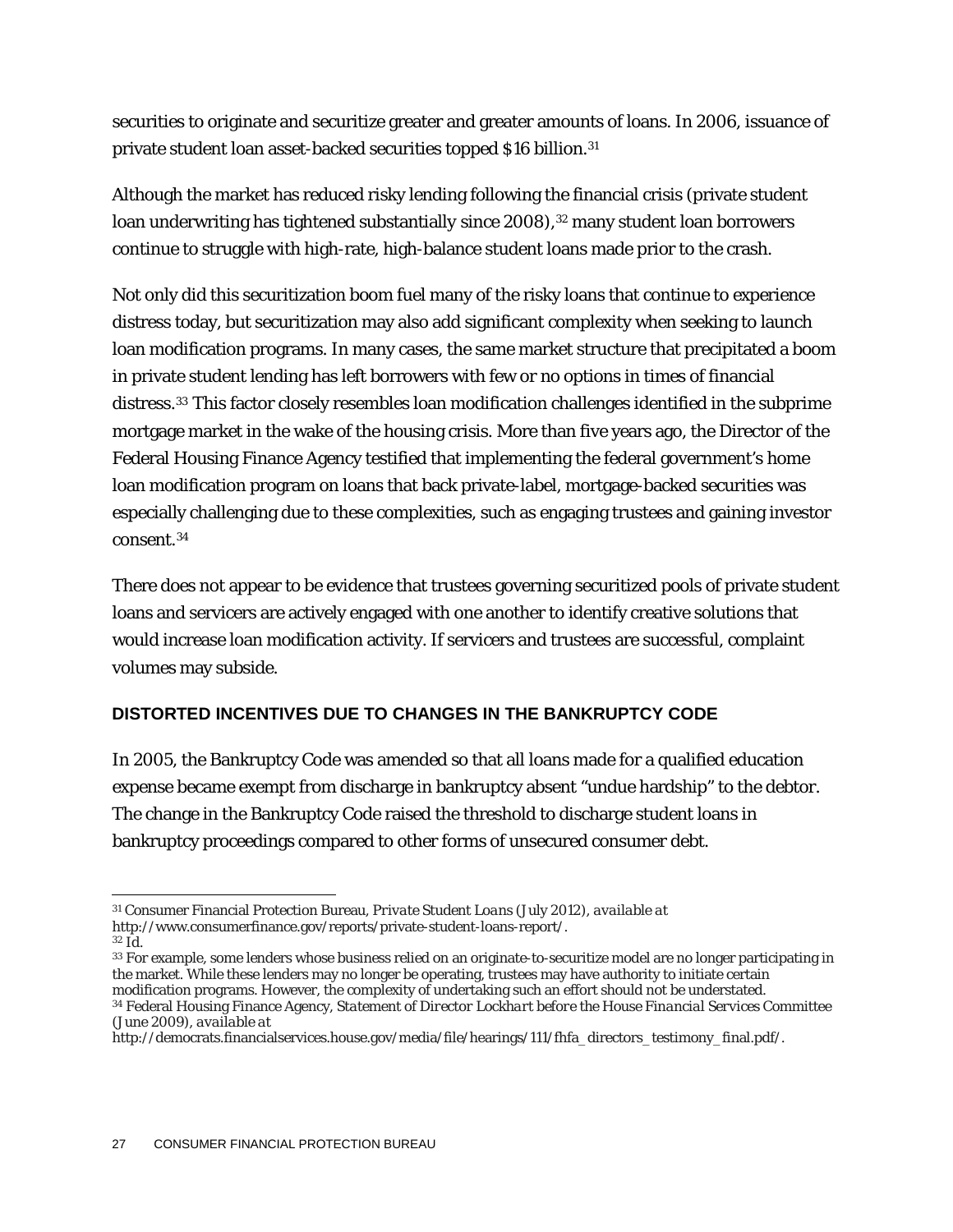Industry participants from many of the nation's largest financial institutions have noted that rolling out new loan modification programs is challenging, particularly when dealing with a third-party servicer. In certain cases, these institutions have simply determined that it is in their financial interest to only permit the borrower to use some short-term forbearance options rather than solutions that are renewable or longer-term. This is because recoveries on defaulted private student loans are relatively high compared to other unsecured consumer debt obligations, due in part to the 2005 changes to the Bankruptcy Code.

In other words, the expected present value of payments in a modified payment plan, less any one-time costs with modifying the loan, may be less than the expected present value of a borrower self-curing or through recovery by third-party debt collectors and litigation. As noted earlier, prudential regulators have encouraged financial institutions to work constructively with borrowers on loan workout programs so that borrowers may avoid default, but the special protections provided to lenders in the 2005 changes to the Bankruptcy Code may be providing a countervailing incentive.

When deciding how to approach distressed private student loans, loan owners might consider the potential effects of the negative customer experience for a new graduate associated with lack of assistance in times of distress, including the possibility of loss of goodwill that may affect future demand for products from particular institutions. This may prove to undermine a financial institution's ability to serve that customer with other products that yield higher margins. If the changes to the Bankruptcy Code are discouraging constructive engagement between financial institutions and customers seeking to find suitable repayment arrangements, there may be larger economic consequences for all parties over the long run.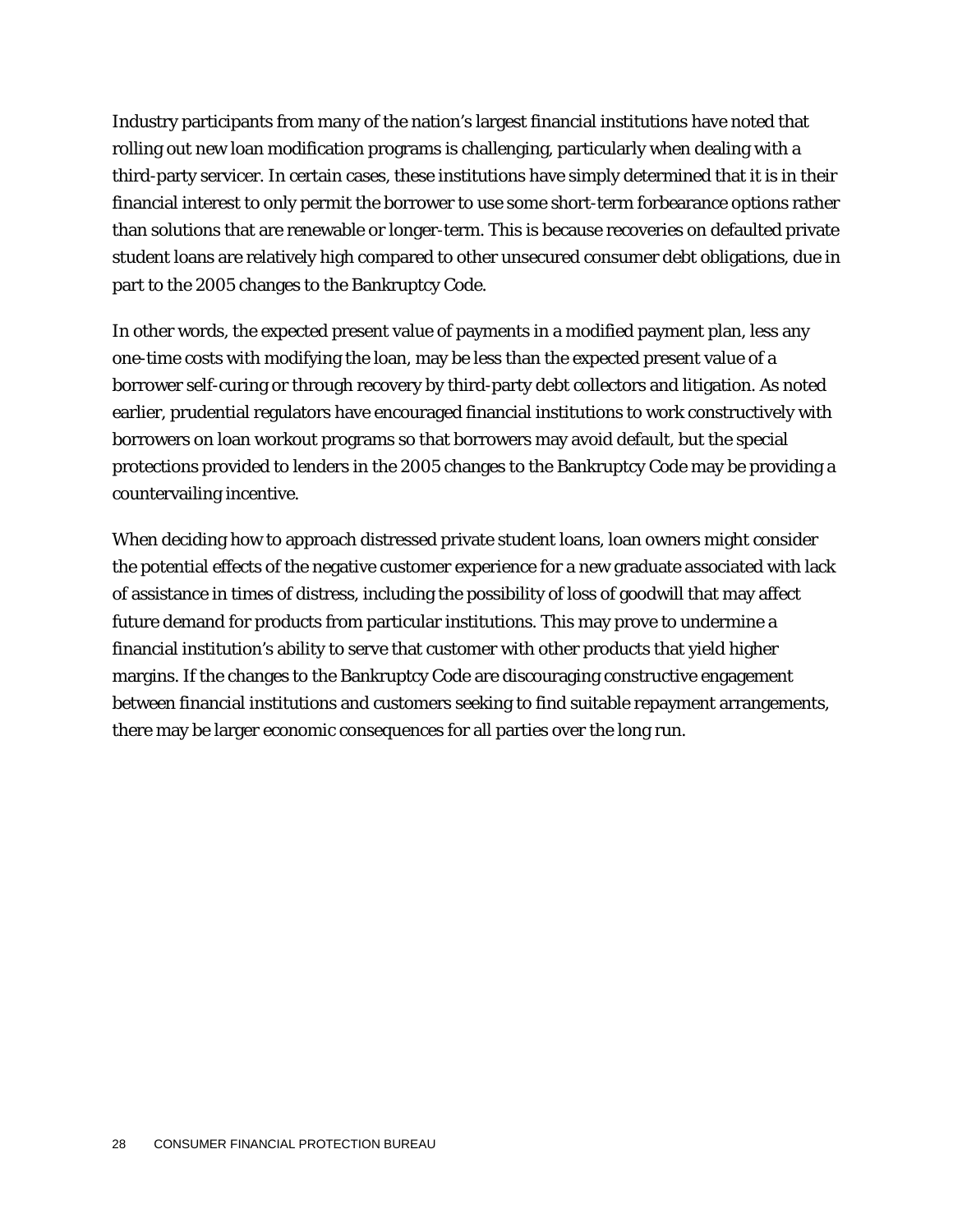## **6.** Recommendations

The Dodd-Frank Wall Street Reform and Consumer Protection Act requires the ombudsman to make appropriate recommendations to the Senate Committee on Banking, Housing, and Urban Affairs; the Senate Committee on Health, Education, Labor, and Pensions; the House Committee on Financial Services; the House Committee on Education and the Workforce, the Secretary of the Treasury, the Director of the Consumer Financial Protection Bureau, and the Secretary of Education.

Determine whether changes to the Bankruptcy Code might motivate lenders to constructively work with borrowers to modify loan terms.

In 2005, the Bankruptcy Code was amended so that all loans made for a qualified education expense became exempt from discharge in bankruptcy absent a showing of "undue hardship" to the debtor.<sup>[35](#page-29-0)</sup> According to a 2012 report to Congress published by the Consumer Financial Protection Bureau and the Department of Education, historical pricing data suggests that changes in the Bankruptcy Code did not lead to lower prices and only modestly expanded access to credit for borrowers with lower credit scores.<sup>[36](#page-29-1)</sup> Both the CFPB Director and the Secretary of Education recommended that Congress examine whether the 2005 Bankruptcy Code changes met their desired policy goals and determine whether changes are needed.<sup>[37](#page-29-2)</sup>

<span id="page-29-1"></span><sup>36</sup> *See* Consumer Financial Protection Bureau, *Private Student Loans* (July 2012), *available at*

<span id="page-29-0"></span> <sup>35</sup> Prior to the 2005 changes, the treatment of private student loans in bankruptcy proceedings was similar to that of other unsecured consumer credit products.

http://www.consumerfinance.gov/reports/private-student-loans-report/; *see also* Ang, Xiaoling, and Jiménez, Dalié, *Private Student Loans and Bankruptcy: Did Four-Year Undergraduates Benefit from the Increased Collectability of Student Loans*, SSRN Scholarly Paper, Rochester, NY: Social Science Research Network (August 2, 2014), *available at* http://papers.ssrn.com/abstract=2332284/.

<span id="page-29-2"></span><sup>37</sup> *See* Consumer Financial Protection Bureau, *Private Student Loans* (July 2012), *available at* http://www.consumerfinance.gov/reports/private-student-loans-report/.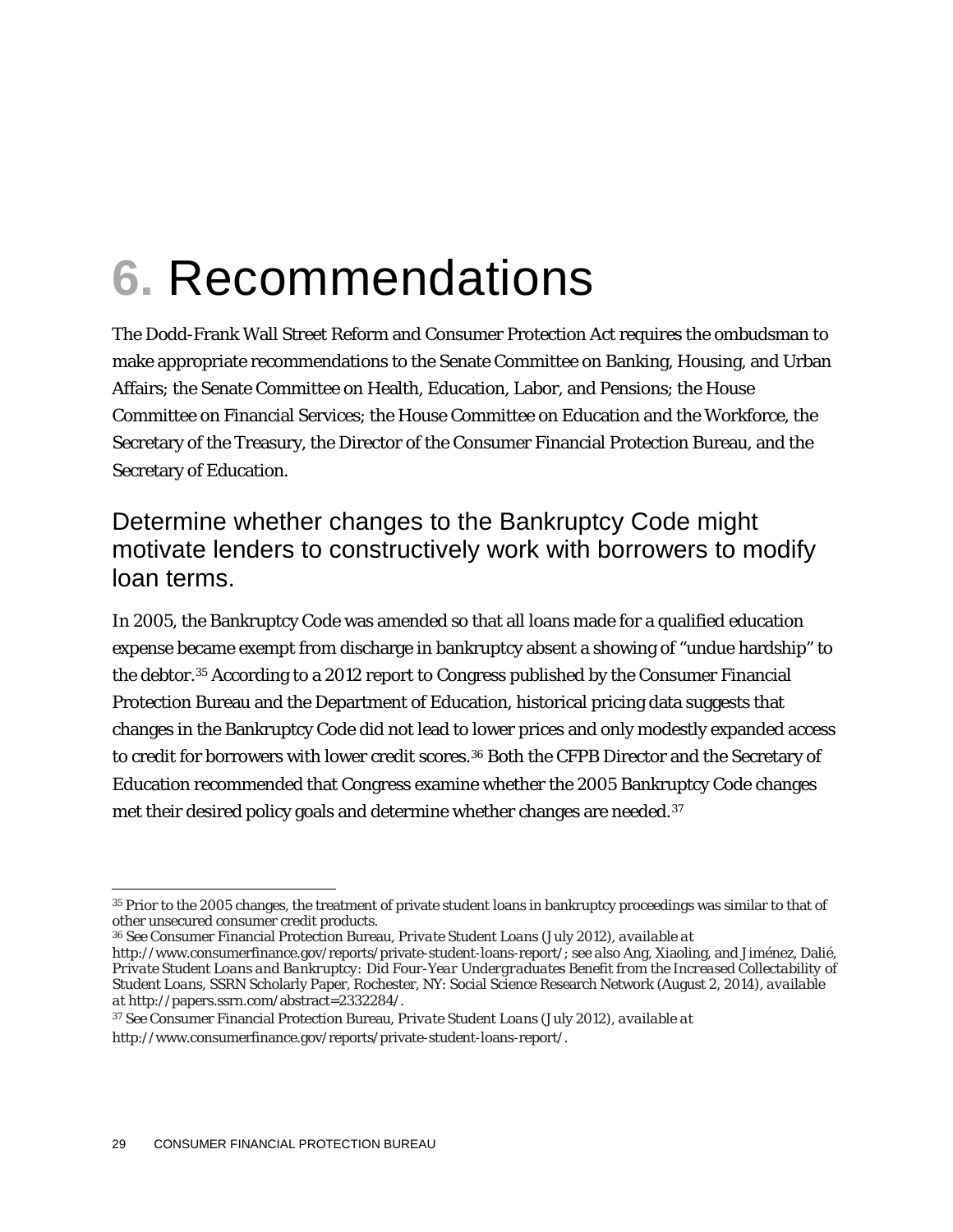While the 2012 report did not specifically explore the impact of changes to the Bankruptcy Code on alternative repayment options, the impact of the changes to the Bankruptcy Code is likely leading to higher recoveries on post-default collections of private student loans, as compared to other consumer loans. This may be leading to an unintended consequence, whereby investors and lenders now have less incentive to work constructively with borrowers to avoid default through loan workout programs.

One potential option for exploration is to determine whether the special bankruptcy protection afforded to lenders may be limited to those lenders that offer certain loan modification options. For example, without pursuing a bankruptcy filing, federal student loan borrowers can seek income-driven repayment plans that are similar to a Chapter 13 repayment plan.

If loan holders could only retain their special bankruptcy protection if they offer meaningful loan modification options, then these loan holders would have a stronger, short-term, economic incentive to offer borrowers a greater array of options to avoid default.

Providing incentives for market participants to encourage student loan borrowers to successfully repay and avoid default can also help to ensure that these borrowers will be able to fully participate in the economy even if they encountered economic challenges early in their working lives.

### Determine whether lenders and servicers provide adequate and timely disclosures to borrowers about repayment options, particularly in times of financial hardship.

In last year's annual report, we included a recommendation that policymakers should determine whether recent efforts to improve the servicing of mortgage and credit card obligations might also be applicable to the student loan market.[38](#page-30-0) As Congress seeks to reauthorize student loan programs under the Higher Education Act, we noted that it may be useful to assess whether certain reforms to the servicing of credit cards and mortgages (such as clear guidelines for payment application, records retention, etc.) might also strengthen student loan servicing. In

<span id="page-30-0"></span> <sup>38</sup> *See* Consumer Financial Protection Bureau, *Annual Report of the CFPB Student Loan Ombudsman* (October 2013), *available at* http://www.consumerfinance.gov/reports/annual-report-of-the-cfpb-student-loan-ombudsman-2013/. The 2013 *Annual Report of the CFPB Student Loan Ombudsman* is also discussed in Section Five of this report.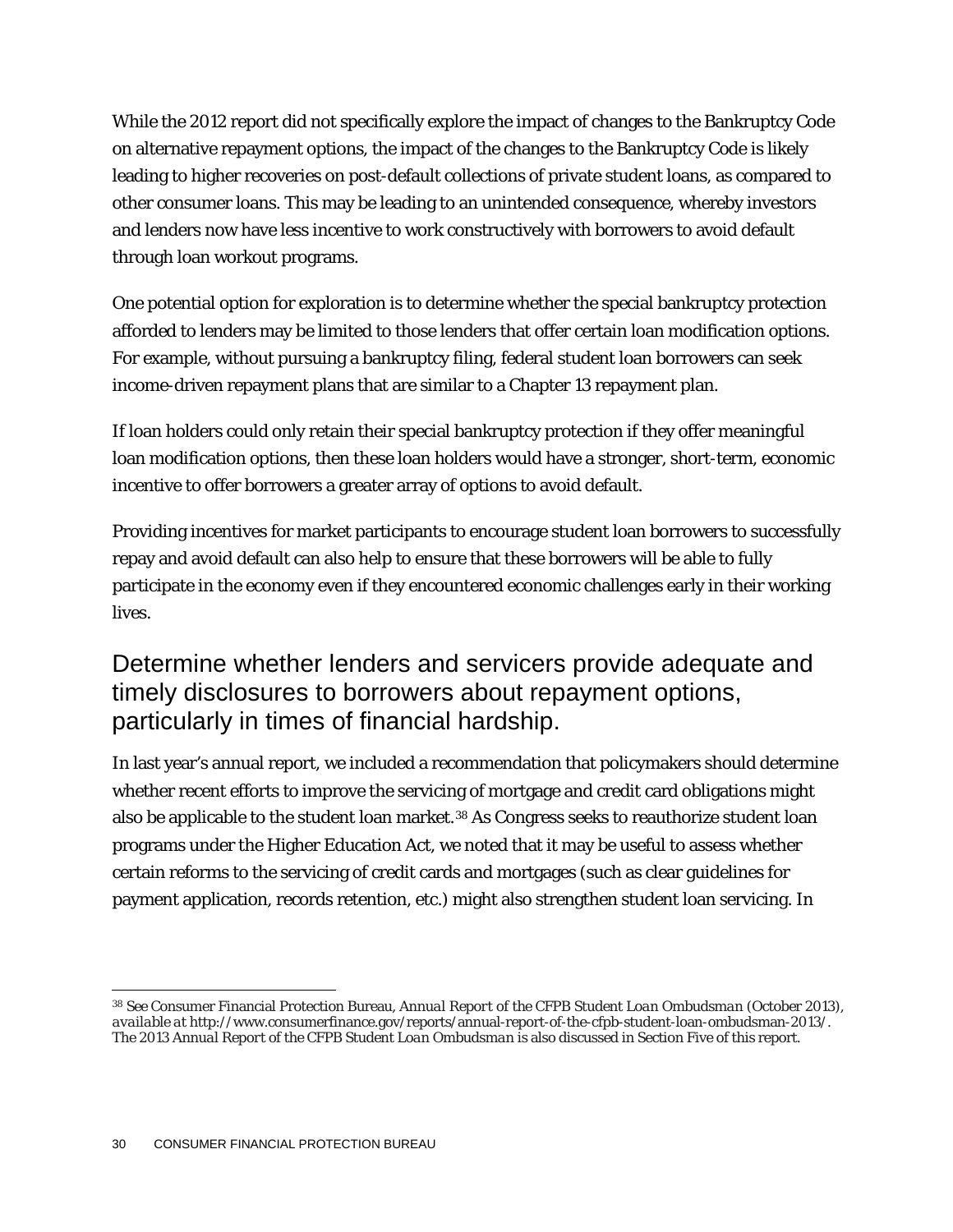addition, it may be worthwhile to also focus closely on the adequacy of disclosures regarding repayment options.

The Higher Education Opportunity Act of 2008 (HEOA) mandated significant changes to provide additional information to private student loan borrowers. The changes under HEOA changed the disclosure requirements under the Truth in Lending Act (TILA) for private education loans.

In 2009, the Federal Reserve Board of Governors finalized a rule implementing amendments to the Truth in Lending Act that required certain special disclosures for private student loans, which must be provided at different times in the loan origination process.<sup>[39](#page-31-0)</sup> These disclosures offer important substantive information critical to making an informed borrowing decision.<sup>[40](#page-31-1)</sup> However, these disclosures do not contain specific information on alternative repayment options for borrowers in times of distress.[41](#page-31-2) In contrast, federal student loan disclosures provide information to borrowers about a number of available repayment plans.<sup>[42](#page-31-3)</sup>

Given that many private student loan borrowers will not anticipate financial hardship, further analysis might reveal whether supplemental counseling, disclosures shortly before entering repayment, or inclusion of information in routine communications, such as periodic billing statements or late notices, may enhance borrower awareness of all repayment options, particularly in times of distress.

In the mortgage market, servicers must contact delinquent borrowers about the delinquency and the possible availability of loss mitigation options.[43](#page-31-4) Servicers must also consider and respond to a borrower's application for a loan modification if it arrives before a certain period of time before a scheduled foreclosure sale. [44](#page-31-5)

<span id="page-31-1"></span><span id="page-31-0"></span><sup>&</sup>lt;sup>39</sup> Truth in Lending, *Final Rule*, 74 Fed. Reg. 41194 (August 14, 2009) (codified at 12 CFR 226).<br><sup>40</sup> In 2009, Regulation Z was amended following the passage of the Higher Education Opportunity Act (HEOA) by adding disclosure and timing requirements that apply to lenders making private education loans.

<sup>41</sup> *See* Board of Governors of the Federal Reserve System, *Press Release* (July 2009)*, available at* 

<span id="page-31-2"></span>http://www.federalreserve.gov/newsevents/press/bcreg/20090730a.htm/ (providing sample private education loan disclosure forms).

<span id="page-31-3"></span><sup>42</sup> *See*, for example, U.S. Department of Education, Plain Language Disclosure for Direct Subsidized Loans and Direct Unsubsidized Loans, William D. Ford Direct Loan Program, *available at* http://www.direct.ed.gov/dlplain.pdf/. <sup>43</sup> 12 CFR 1024.39; 12 CFR 1024.40; 12 CFR 1026.41.

<span id="page-31-5"></span><span id="page-31-4"></span><sup>44</sup> 12 CFR 1024.40(b).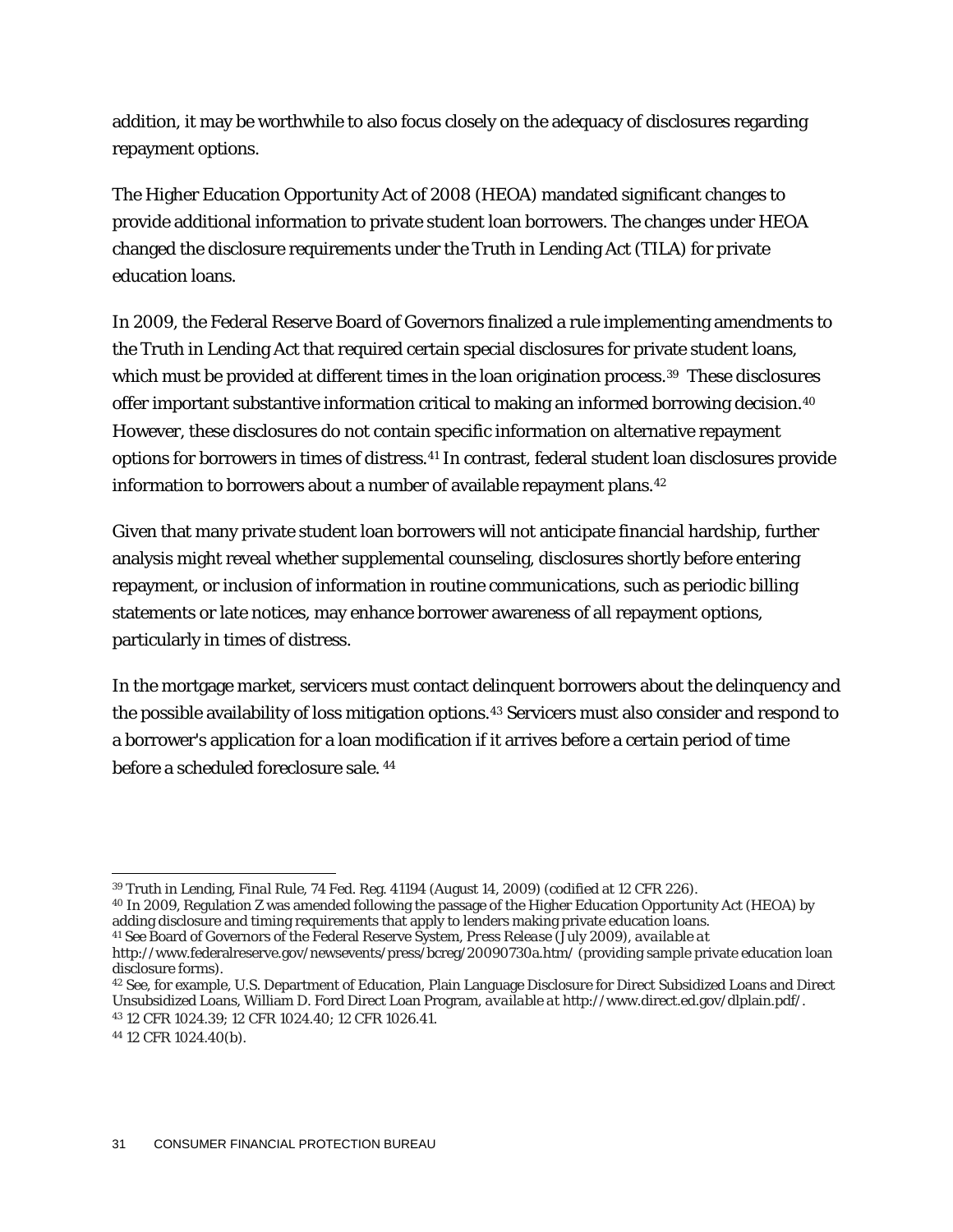If private student lenders and servicers are unable to overcome the challenges they face to offer and effectively communicate repayment options to borrowers in distress, the Bureau may wish to study the effectiveness of the current disclosure framework implemented five years ago and determine whether additional disclosures and servicer obligations are warranted.[45](#page-32-0)

### Assess the impact of the tax treatment of principal forgiveness on loan modification activity.

Some industry participants have noted that loan modifications that involve principal forgiveness can require the lender or servicer to report the amount of forgiveness as taxable income to the borrower. Industry participants are concerned that borrowers may encounter additional distress if the forgiveness leads to a large one-time tax bill or significant burden on unemployed consumers.

In 2007, Congress passed the Mortgage Forgiveness Debt Relief Act, which generally allows homeowners to exclude income from discharge of debt on their principal residence.<sup>[46](#page-32-1)</sup> Before this temporary exemption, distressed homeowners had to include canceled debt as income on their tax returns. But through this temporary exemption, mortgage lenders were allowed to forgive portions of an underwater mortgage without burdening consumers with an increased tax liability that they may be unable to handle.

Without this temporary tax exemption, many industry participants have noted that providing principal reductions may actually lead to financial distress for student loan borrowers due to a heavy tax levy.[47](#page-32-2)

<span id="page-32-0"></span> <sup>45</sup> The Dodd-Frank Act granted rulemaking authority to the Consumer Financial Protection Bureau, pursuant to, among others, TILA and Title X of the Dodd-Frank Act. The Dodd-Frank Act included a number of amendments to TILA for which the CFPB issued rules to implement. The Bureau has not issued rules or revisions to the disclosure requirements related to private education loans.<br><sup>46</sup> This temporary exemption expired in December 2013 and has not been renewed.

<span id="page-32-1"></span>

<span id="page-32-2"></span> $47$  Some borrowers may meet the IRS definition of "insolvency," limiting the amount of canceled debt included in income under certain circumstances. *See* Internal Revenue Code § 108(a)(1)(B).